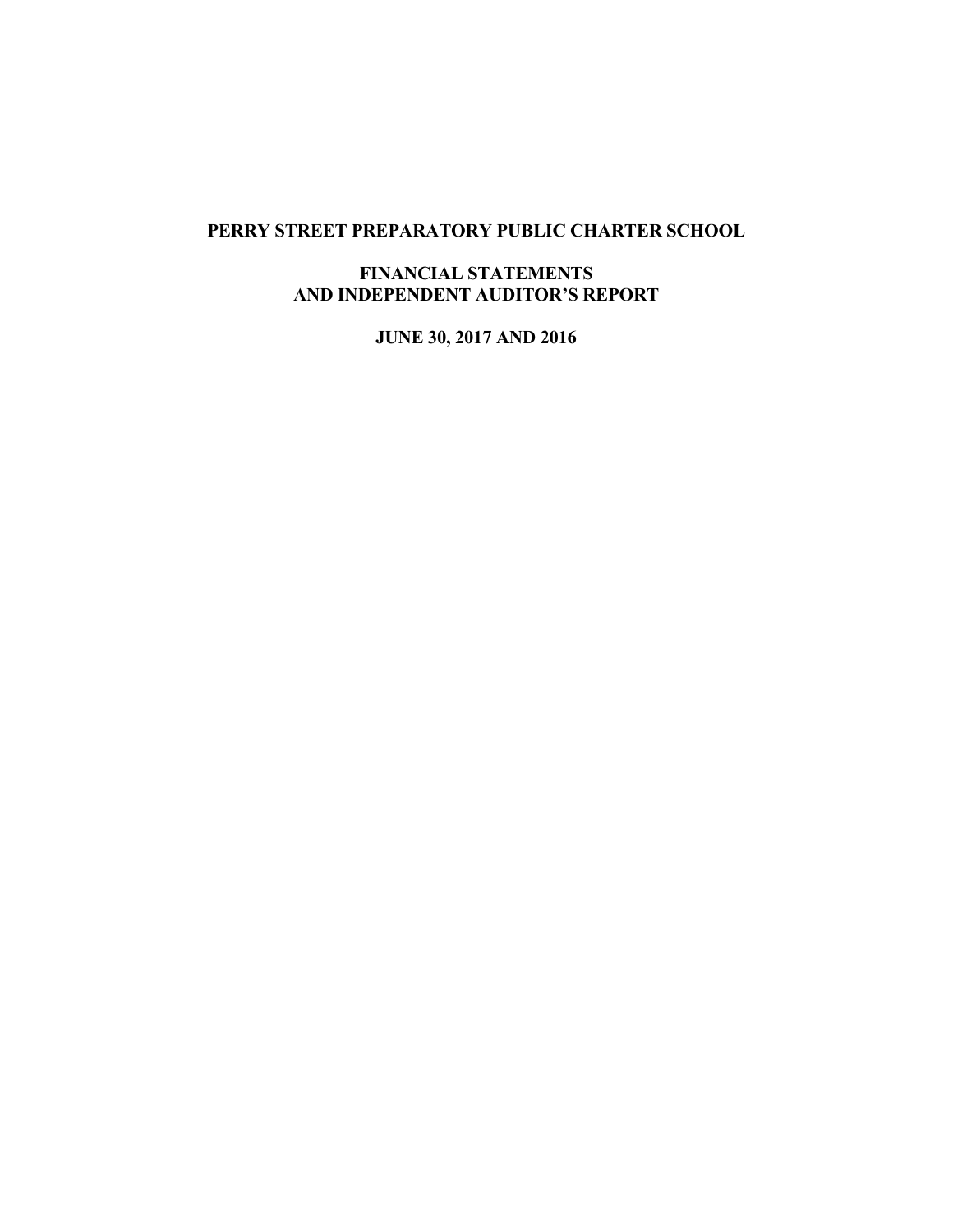# **TABLE OF CONTENTS**

|                                                                                                                                                                            | Page No        |
|----------------------------------------------------------------------------------------------------------------------------------------------------------------------------|----------------|
| <b>INDEPENDENT AUDITOR'S REPORT</b>                                                                                                                                        | $1 - 2$        |
| <b>FINANCIAL STATEMENTS</b>                                                                                                                                                |                |
| <b>Statements of Financial Position</b>                                                                                                                                    | 3              |
| Statement of Activities, Year Ended June 30, 2017                                                                                                                          | $\overline{4}$ |
| Statement of Activities, Year Ended June 30, 2016                                                                                                                          | 5              |
| Statement of Functional Expenses, Year Ended June 30, 2017                                                                                                                 | 6              |
| Statement of Functional Expenses, Year Ended June 30, 2016                                                                                                                 | $\overline{7}$ |
| <b>Statements of Cash Flows</b>                                                                                                                                            | 8              |
| Notes to the Financial Statements                                                                                                                                          | $9 - 21$       |
| Independent Auditor's Report on Internal Control over<br>Financial Reporting and on Compliance and Other Matters<br>Based on an Audit of Financial Statements Performed in |                |
| Accordance with Government Auditing Standards                                                                                                                              | $22 - 23$      |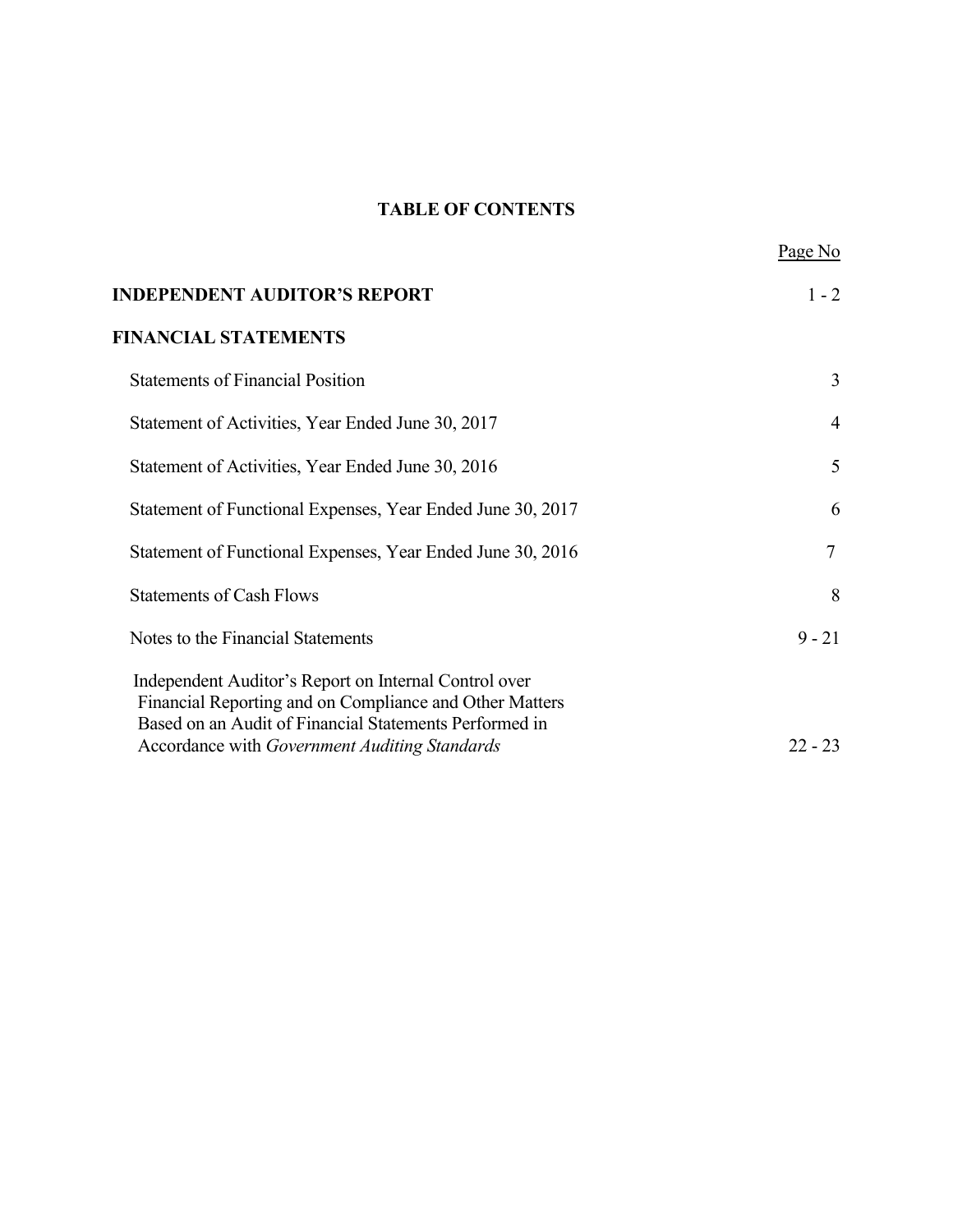

1730 Rhode Island Avenue, NW Suite 800 Washington, DC 20036 (202) 296-3306 Fax: (202) 296-0059

### Independent Auditor's Report

The Board of Trustees Perry Street Preparatory Public Charter School Washington, DC

#### **Report on the Financial Statements**

We have audited the accompanying financial statements of Perry Street Preparatory Public Charter School (a nonprofit organization), which comprise the statements of financial position as of June 30, 2017 and 2016, and the related statements of activities, functional expenses and cash flows for the years then ended, and the related notes to the financial statements.

#### **Management's Responsibility for the Financial Statements**

Management is responsible for the preparation and fair presentation of these financial statements in accordance with accounting principles generally accepted in the United States of America; this includes the design, implementation, and maintenance of internal control relevant to the preparation and fair presentation of financial statements that are free from material misstatement, whether due to fraud or error.

#### **Auditor's Responsibility**

Our responsibility is to express an opinion on these financial statements based on our audits. We conducted our audits in accordance with auditing standards generally accepted in the United States of America and the standards applicable to financial audits contained in *Government Auditing Standards,* issued by the Comptroller General of the United States. Those standards require that we plan and perform the audit to obtain reasonable assurance about whether the financial statements are free from material misstatement.

An audit involves performing procedures to obtain audit evidence about the amounts and disclosures in the financial statements. The procedures selected depend on the auditor's judgment, including the assessment of the risks of material misstatement of the financial statements, whether due to fraud or error. In making those risk assessments, the auditor considers internal control relevant to the entity's preparation and fair presentation of the financial statements in order to design audit procedures that are appropriate in the circumstances, but not for the purpose of expressing an opinion on the effectiveness of the entity's internal control. Accordingly, we express no such opinion. An audit also includes evaluating the appropriateness of accounting policies used and the reasonableness of significant accounting estimates made by management, as well as evaluating the overall presentation of the financial statements.

We believe that the audit evidence we have obtained is sufficient and appropriate to provide a basis for our audit opinion.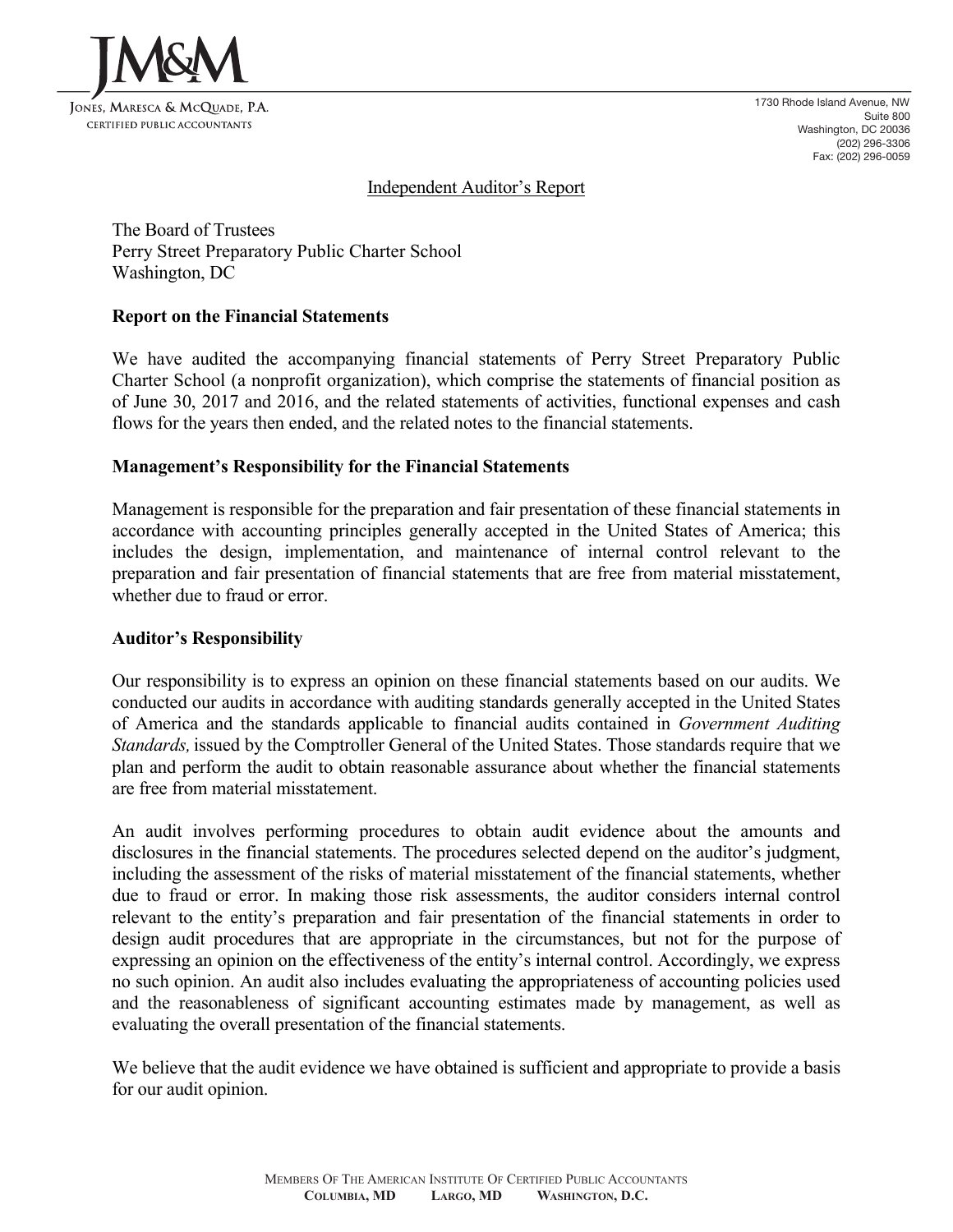Perry Street Preparatory Public Charter School Independent Auditor's Report Page 2

## **Opinion**

In our opinion, the financial statements referred to above present fairly, in all material respects, the financial position of Perry Street Preparatory Public Charter School as of June 30, 2017 and 2016, and the changes in its net assets and its cash flows for the years then ended in accordance with accounting principles generally accepted in the United States of America.

## **Other Reporting Required by** *Government Auditing Standards*

In accordance with *Government Auditing Standards*, we have also issued our report dated October 31, 2017, on our consideration of Perry Street Preparatory Public Charter School's internal control over financial reporting and on our tests of its compliance with certain provisions of laws, regulations, contracts, and grant agreements and other matters. The purpose of that report is to describe the scope of our testing of internal control over financial reporting and compliance and the results of that testing, and not to provide an opinion on internal control over financial reporting or on compliance. That report is an integral part of an audit performed in accordance with *Government Auditing Standards* in considering the Perry Street Preparatory Public Charter School's internal control over financial reporting and compliance.

Jam Marusa & Mc Quade PA

Washington, DC October 31, 2017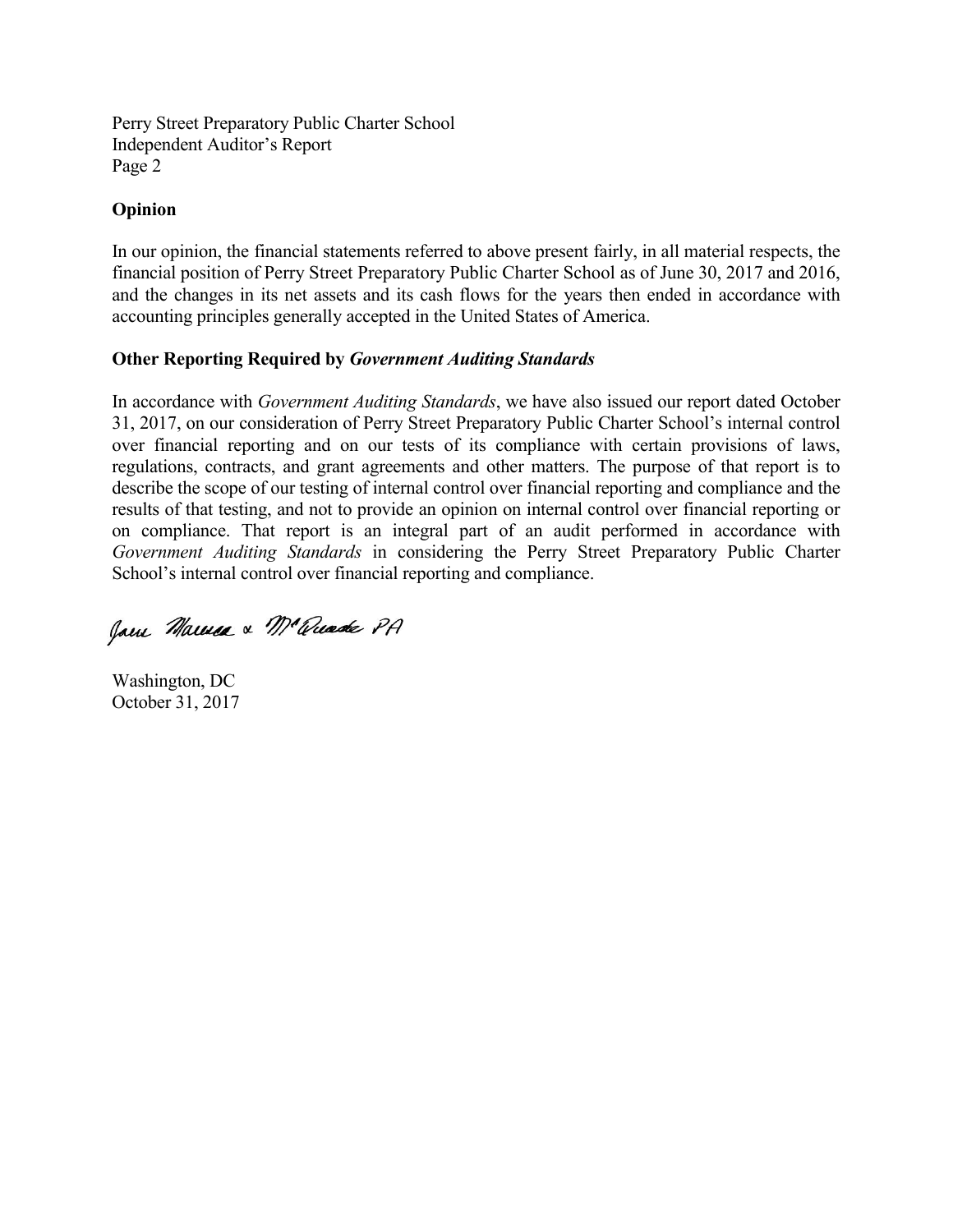## **PERRY STREET PREPARATORY PUBLIC CHARTER SCHOOL STATEMENTS OF FINANCIAL POSITION JUNE 30, 2017 AND 2016**

|                                         | 2017             | 2016             |  |  |  |  |  |
|-----------------------------------------|------------------|------------------|--|--|--|--|--|
| <b>ASSETS</b>                           |                  |                  |  |  |  |  |  |
| <b>CURRENT ASSETS</b>                   |                  |                  |  |  |  |  |  |
| Cash and cash equivalents               | \$<br>1,594,341  | \$<br>1,532,647  |  |  |  |  |  |
| Investments                             | 371,088          | 371,282          |  |  |  |  |  |
| Grants receivable                       | 187,248          | 92,656           |  |  |  |  |  |
| Accounts receivable                     | 235,731          | 288,354          |  |  |  |  |  |
| Prepaid expenses                        | 52,063           | 152,767          |  |  |  |  |  |
| <b>Total Current Assets</b>             | 2,440,471        | 2,437,706        |  |  |  |  |  |
| PROPERTY AND EQUIPMENT, NET             | 12,744,846       | 13,689,276       |  |  |  |  |  |
| <b>NON CURRENT ASSETS</b>               |                  |                  |  |  |  |  |  |
| Investments, restricted                 | 6,381,577        | 5,907,307        |  |  |  |  |  |
| Security deposit                        | 5,275            | 5,275            |  |  |  |  |  |
| <b>Total Non Current Assets</b>         | 6,386,852        | 5,912,582        |  |  |  |  |  |
| <b>TOTAL ASSETS</b>                     | 21,572,169       | 22,039,564       |  |  |  |  |  |
| <b>LIABILITIES AND NET ASSETS</b>       |                  |                  |  |  |  |  |  |
| <b>CURRENT LIABILITIES</b>              |                  |                  |  |  |  |  |  |
| Accounts payable                        | \$<br>141,623    | \$<br>187,077    |  |  |  |  |  |
| Accrued expenses                        | 132,558          | 139,162          |  |  |  |  |  |
| Deposits                                | 48,140           |                  |  |  |  |  |  |
| Deferred revenue                        | 6,469            | 44,383           |  |  |  |  |  |
| Capital lease payable, current portion  | 55,089           | 53,487           |  |  |  |  |  |
| Deferred rent, current portion          | 291,593          | 291,593          |  |  |  |  |  |
| <b>Total Current Liabilities</b>        | 675,472          | 715,702          |  |  |  |  |  |
| <b>LONG TERM LIABILITIES</b>            |                  |                  |  |  |  |  |  |
| Capital lease payable, net              | 4,201            | 59,894           |  |  |  |  |  |
| Deferred rent, net                      | 2,326,212        | 2,034,619        |  |  |  |  |  |
| Bonds payable                           | 11,582,714       | 11,514,541       |  |  |  |  |  |
| <b>Total Long Term Liabilities</b>      | 13,913,127       | 13,609,054       |  |  |  |  |  |
| <b>Total Liabilities</b>                | 14,588,599       | 14,324,756       |  |  |  |  |  |
| <b>NET ASSETS</b>                       |                  |                  |  |  |  |  |  |
| Unrestricted                            |                  |                  |  |  |  |  |  |
| Operating                               | (45, 646)        | 1,131,818        |  |  |  |  |  |
| Board designated - facilities fund      | 6,752,665        | 6,278,589        |  |  |  |  |  |
|                                         | 6,707,019        | 7,410,407        |  |  |  |  |  |
| Temporarily restricted                  | 276,551          | 304,401          |  |  |  |  |  |
| <b>Total Net Assets</b>                 | 6,983,570        | 7,714,808        |  |  |  |  |  |
| <b>TOTAL LIABILITIES AND NET ASSETS</b> | 21,572,169<br>\$ | 22,039,564<br>\$ |  |  |  |  |  |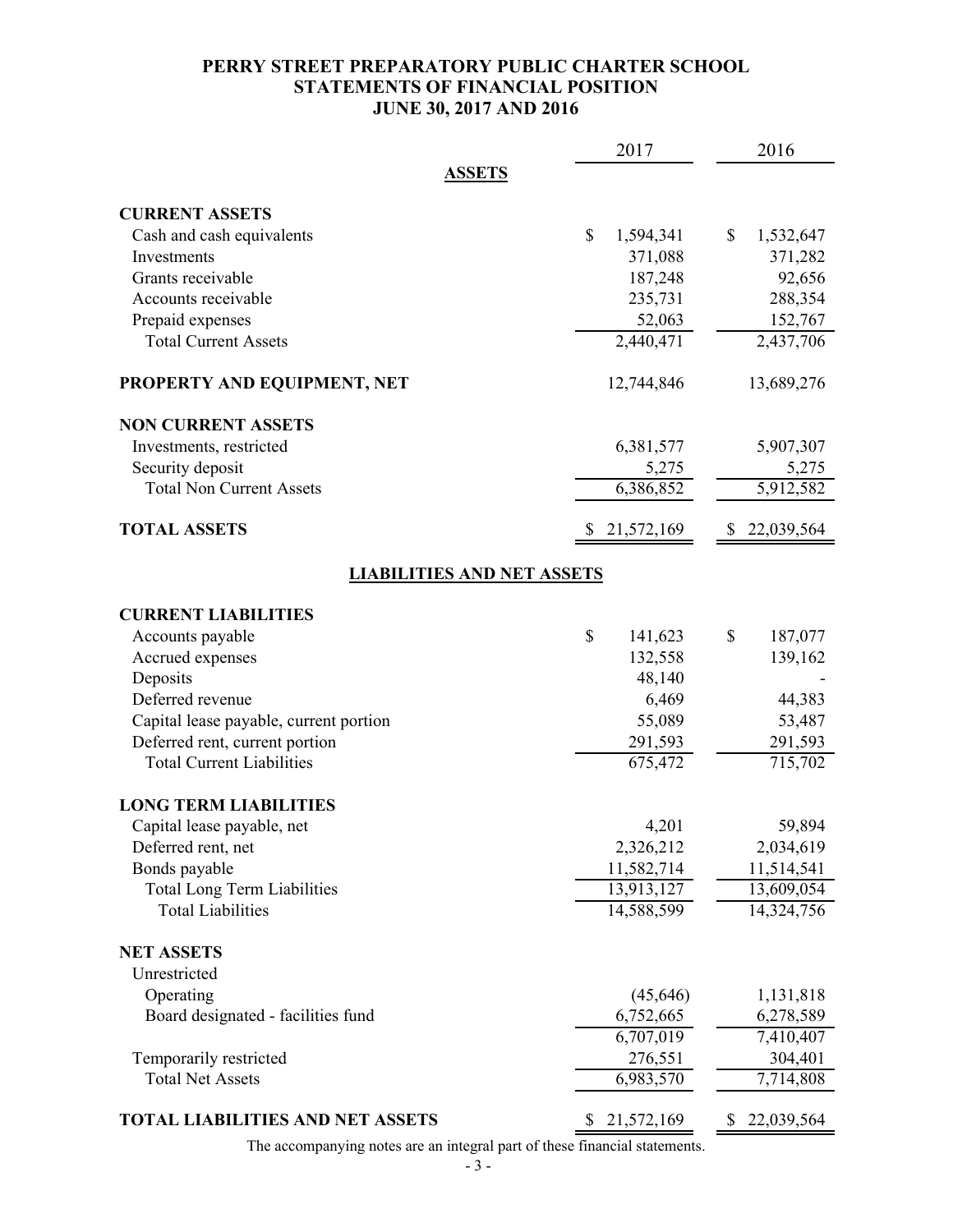# **PERRY STREET PREPARATORY PUBLIC CHARTER SCHOOL STATEMENT OF ACTIVITIES YEAR ENDED JUNE 30, 2017**

|                                      | Temporarily  |            |    |            |    |            |
|--------------------------------------|--------------|------------|----|------------|----|------------|
|                                      | Unrestricted |            |    | Restricted |    | Total      |
| <b>REVENUE AND SUPPORT</b>           |              |            |    |            |    |            |
| Per pupil appropriations             | \$           | 4,619,718  | \$ |            | \$ | 4,619,718  |
| Per pupil facility allowance         |              | 955,944    |    |            |    | 955,944    |
| Federal entitlements and grants      |              | 706,944    |    |            |    | 706,944    |
| Other grants and contributions       |              | 45,183     |    |            |    | 45,183     |
| In-kind contributions                |              | 29,706     |    |            |    | 29,706     |
| Activity fees                        |              | 7,683      |    |            |    | 7,683      |
| Investment income, net               |              | 16,681     |    |            |    | 16,681     |
| Rental income                        |              | 412,533    |    |            |    | 412,533    |
| Insurance reimbursements             |              | 91,433     |    |            |    | 91,433     |
| Other income                         |              | 14,855     |    |            |    | 14,855     |
| Net assets released from restriction |              | 27,850     |    | (27, 850)  |    |            |
| <b>Total Revenue and Support</b>     |              | 6,928,530  |    | (27, 850)  |    | 6,900,680  |
| <b>EXPENSES</b>                      |              |            |    |            |    |            |
| <b>Educational programs</b>          |              | 6,403,074  |    |            |    | 6,403,074  |
| Management and general               |              | 1,224,172  |    |            |    | 1,224,172  |
| Fundraising                          |              | 4,672      |    |            |    | 4,672      |
| <b>Total Expenses</b>                |              | 7,631,918  |    |            |    | 7,631,918  |
| <b>CHANGE IN NET ASSETS</b>          |              | (703, 388) |    | (27, 850)  |    | (731, 238) |
| NET ASSETS, beginning of year        |              | 7,410,407  |    | 304,401    |    | 7,714,808  |
| NET ASSETS, end of year              | \$           | 6,707,019  | \$ | 276,551    | \$ | 6,983,570  |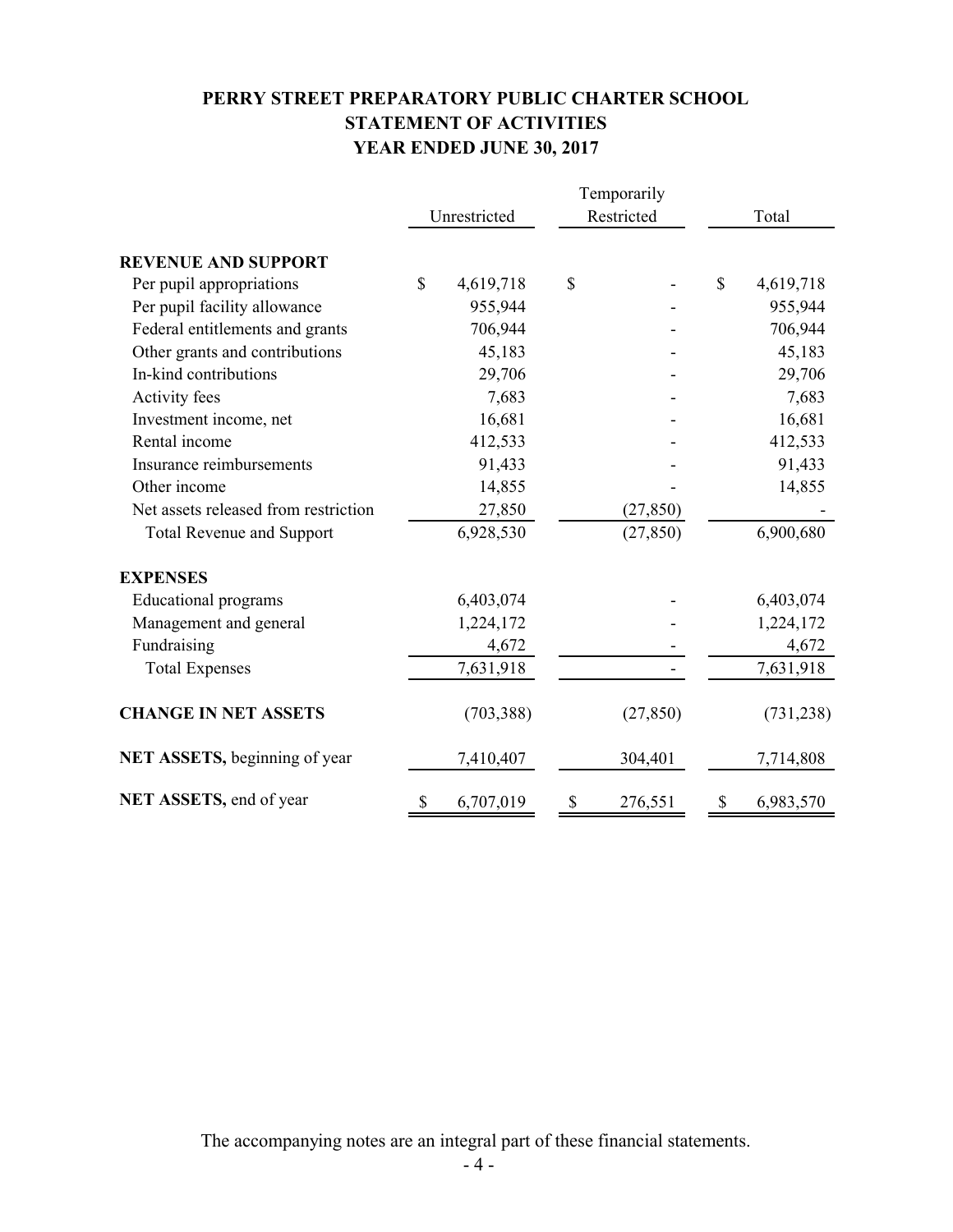# **PERRY STREET PREPARATORY PUBLIC CHARTER SCHOOL STATEMENT OF ACTIVITIES YEAR ENDED JUNE 30, 2016**

|                                      | Temporarily  |            |    |            |    |            |
|--------------------------------------|--------------|------------|----|------------|----|------------|
|                                      | Unrestricted |            |    | Restricted |    | Total      |
| <b>REVENUE AND SUPPORT</b>           |              |            |    |            |    |            |
| Per pupil appropriations             | \$           | 4,659,552  | \$ |            | \$ | 4,659,552  |
| Per pupil facility allowance         |              | 1,063,691  |    |            |    | 1,063,691  |
| Federal entitlements and grants      |              | 652,755    |    |            |    | 652,755    |
| Other grants and contributions       |              | 19,479     |    |            |    | 19,479     |
| In-kind contributions                |              | 38,748     |    |            |    | 38,748     |
| Activity fees                        |              | 21,709     |    |            |    | 21,709     |
| Investment income, net               |              | 25,987     |    |            |    | 25,987     |
| Loss on disposal of property         |              |            |    |            |    |            |
| and equipment                        |              | (12, 566)  |    |            |    | (12, 566)  |
| Other income                         |              | 574,445    |    |            |    | 574,445    |
| Net assets released from restriction |              | 27,850     |    | (27, 850)  |    |            |
| <b>Total Revenue and Support</b>     |              | 7,071,650  |    | (27, 850)  |    | 7,043,800  |
| <b>EXPENSES</b>                      |              |            |    |            |    |            |
| <b>Educational programs</b>          |              | 6,445,607  |    |            |    | 6,445,607  |
| Management and general               |              | 1,546,517  |    |            |    | 1,546,517  |
| Fundraising                          |              | 4,643      |    |            |    | 4,643      |
| <b>Total Expenses</b>                |              | 7,996,767  |    |            |    | 7,996,767  |
| <b>CHANGE IN NET ASSETS</b>          |              | (925, 117) |    | (27, 850)  |    | (952, 967) |
| <b>NET ASSETS, beginning of year</b> |              | 8,335,524  |    | 332,251    |    | 8,667,775  |
| NET ASSETS, end of year              | \$           | 7,410,407  | \$ | 304,401    | S  | 7,714,808  |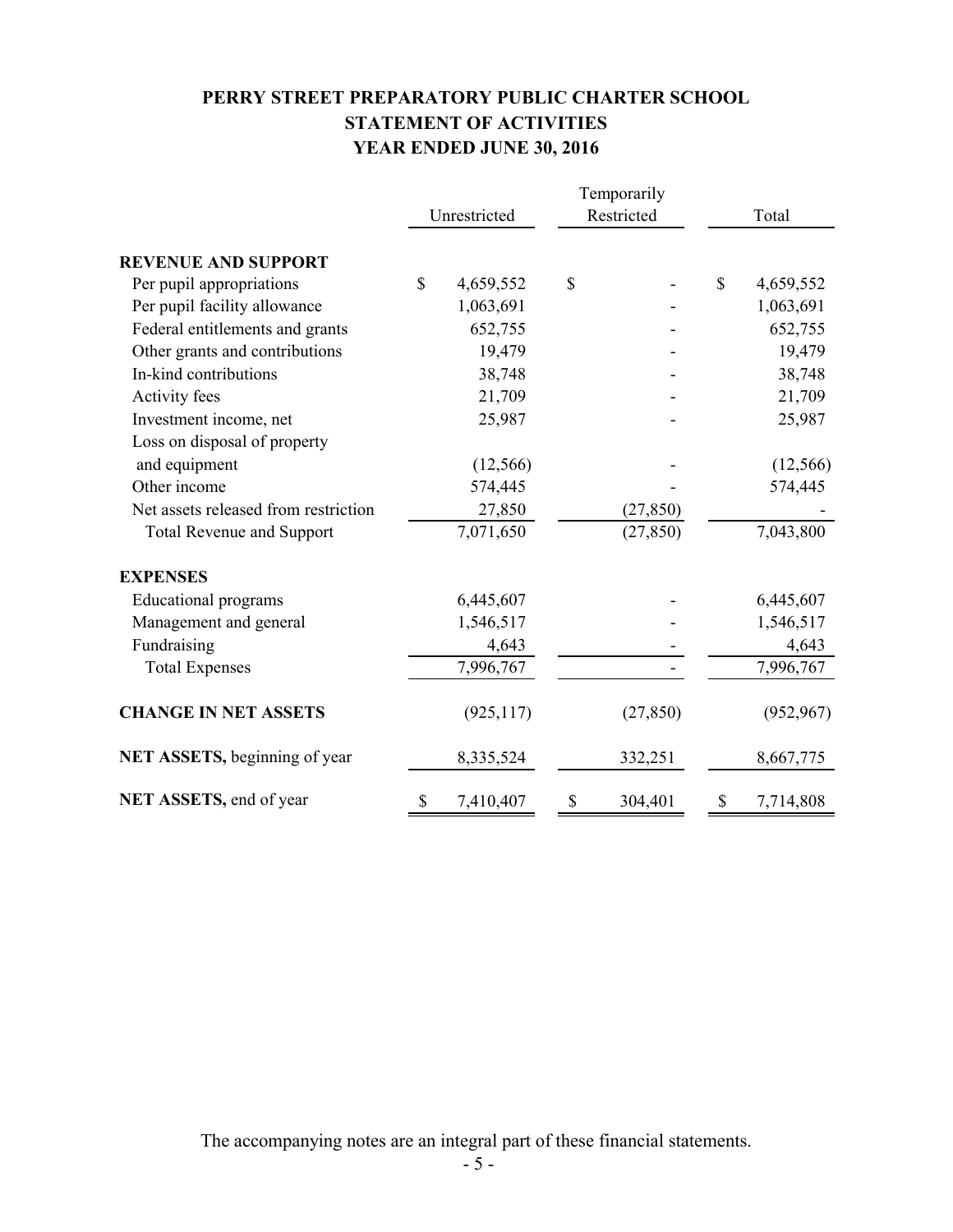### **PERRY STREET PREPARATORY PUBLIC CHARTER SCHOOL STATEMENT OF FUNCTIONAL EXPENSES YEAR ENDED JUNE 30, 2017**

|                                   |                      | <b>Supporting Services</b> |             |                 |
|-----------------------------------|----------------------|----------------------------|-------------|-----------------|
|                                   | Educational          | Management                 |             |                 |
|                                   | Programs             | and General                | Fundraising | Total           |
| PERSONNEL COSTS                   |                      |                            |             |                 |
| <b>Salaries</b>                   | \$2,158,953          | \$<br>470,819              | \$<br>2,021 | \$<br>2,631,793 |
| Employee benefits                 | 189,294              | 37,613                     | 156         | 227,063         |
| Payroll taxes                     | 206,042              | 40,942                     | 170         | 247,154         |
| Staff development                 | 20,224               | 3,656                      | 15          | 23,895          |
| <b>Total Personnel Costs</b>      | 2,574,513            | $\overline{553,030}$       | 2,362       | 3,129,905       |
| <b>DIRECT STUDENT COSTS</b>       |                      |                            |             |                 |
| Supplies and materials            | 73,721               |                            |             | 73,721          |
| Contracted student services       | 643,776              |                            |             | 643,776         |
| Transportation and field trips    | 23,040               |                            |             | 23,040          |
| Food service                      | 195,025              |                            |             | 195,025         |
| Student assessments               | 42,425               |                            |             | 42,425          |
| Other direct student costs        | 79,888               |                            |             | 79,888          |
| <b>Total Direct Student Costs</b> | 1,057,875            |                            |             | 1,057,875       |
| <b>OCCUPANCY EXPENSES</b>         |                      |                            |             |                 |
| Rent                              | 243,090              | 48,303                     | 200         | 291,593         |
| Repairs and maintenance           | 131,192              | 26,068                     | 108         | 157,368         |
| Utilities                         | 93,752               | 19,188                     | 14          | 112,954         |
| Janitorial supplies               | 14,518               | 2,885                      | 12          | 17,415          |
| Contracted building services      | 53,172               | 10,566                     | 44          | 63,782          |
| <b>Total Occupancy Expenses</b>   | $\overline{535,724}$ | 107,010                    | 378         | 643,112         |
| <b>OFFICE EXPENSES</b>            |                      |                            |             |                 |
| Office supplies and materials     | 17,270               | 3,432                      | 14          | 20,716          |
| Office equipment lease            | 19,884               | 3,951                      | 16          | 23,851          |
| Postage and shipping              | 588                  | 178                        | 8           | 774             |
| Professional fees                 | 21,381               | 124,222                    | 100         | 145,703         |
| Telecommunications                | 12,842               | 2,552                      | 11          | 15,405          |
| Other office expenses             | 34,637               | 6,883                      | 29          | 41,549          |
| <b>Total Office Expenses</b>      | 106,602              | 141,218                    | 178         | 247,998         |
| <b>GENERAL EXPENSES</b>           |                      |                            |             |                 |
| Insurance                         | 83,513               | 16,594                     | 69          | 100,176         |
| Interest                          | 81,256               | 16,146                     | 67          | 97,469          |
| In-kind legal                     | 24,765               | 4,921                      | 20          | 29,706          |
| Authorizer fee                    | 55,420               | 11,012                     | 46          | 66,478          |
| Management fees                   | 1,001,711            | 199,044                    | 825         | 1,201,580       |
| Depreciation and amortization     | 844,254              | 167,757                    | 695         | 1,012,706       |
| Technology                        | 34,285               | 6,813                      | 29          | 41,127          |
| Other general expenses            | 3,156                | 627                        | 3           | 3,786           |
| <b>Total General Expenses</b>     | 2,128,360            | 422,914                    | 1,754       | 2,553,028       |
| <b>Total Expenses</b>             | \$6,403,074          | \$1,224,172                | \$<br>4,672 | \$<br>7,631,918 |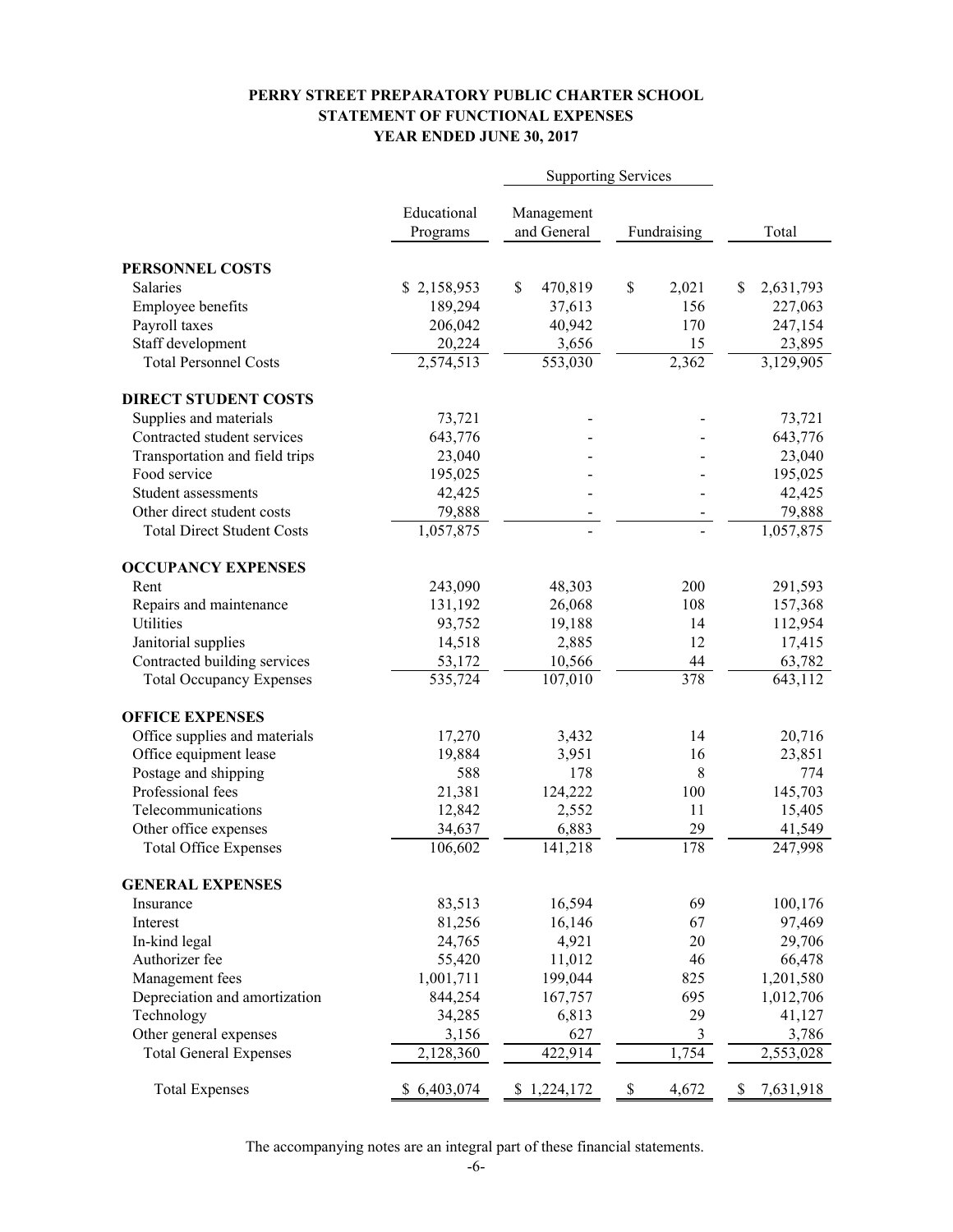### **PERRY STREET PREPARATORY PUBLIC CHARTER SCHOOL STATEMENT OF FUNCTIONAL EXPENSES YEAR ENDED JUNE 30, 2016**

|                                   |             | <b>Supporting Services</b> |                  |                 |
|-----------------------------------|-------------|----------------------------|------------------|-----------------|
|                                   | Educational | Management                 |                  |                 |
|                                   | Programs    | and General                | Fundraising      | Total           |
| PERSONNEL COSTS                   |             |                            |                  |                 |
| <b>Salaries</b>                   | \$1,931,317 | \$<br>618,234              | \$<br>2,691      | \$<br>2,552,242 |
| Employee benefits                 | 264,434     | 67,128                     | 142              | 331,704         |
| Payroll taxes                     | 184,738     | 46,897                     | 99               | 231,734         |
| Staff development                 | 37,966      | 9,626                      | 20               | 47,612          |
| <b>Total Personnel Costs</b>      | 2,418,455   | 741,885                    | 2,952            | 3,163,292       |
| <b>DIRECT STUDENT COSTS</b>       |             |                            |                  |                 |
| Supplies and materials            | 19,906      |                            |                  | 19,906          |
| Contracted student services       | 590,680     |                            |                  | 590,680         |
| Transportation and field trips    | 14,548      |                            |                  | 14,548          |
| Food service                      | 168,680     |                            |                  | 168,680         |
| Student assessments               | 46,001      |                            |                  | 46,001          |
| Other direct student expenses     | 30,027      |                            |                  | 30,027          |
| <b>Total Direct Student Costs</b> | 869,842     |                            |                  | 869,842         |
| <b>OCCUPANCY EXPENSES</b>         |             |                            |                  |                 |
| Rent                              | 232,458     | 59,010                     | 125              | 291,593         |
| Repairs and maintenance           | 84,329      | 21,408                     | 45               | 105,782         |
| Utilities                         | 293,635     | 74,541                     | 158              | 368,334         |
| Janitorial supplies               | 13,927      | 3,536                      | 7                | 17,470          |
| Contracted building services      | 41,763      | 10,602                     | 22               | 52,387          |
| <b>Total Occupancy Expenses</b>   | 666,112     | 169,097                    | $\overline{357}$ | 835,566         |
| <b>OFFICE EXPENSES</b>            |             |                            |                  |                 |
| Office supplies and materials     | 12,667      | 3,216                      | 7                | 15,890          |
| Office equipment lease            | 20,796      | 5,279                      | 11               | 26,086          |
| Postage and shipping              | 3,013       | 764                        | 2                | 3,779           |
| Professional fees                 | 237,205     | 60,216                     | 127              | 297,548         |
| Telecommunications                | 76,505      | 19,421                     | 41               | 95,967          |
| Other office expenses             | 2,527       | 642                        | 1                | 3,170           |
| <b>Total Office Expenses</b>      | 352,713     | 89,538                     | 189              | 442,440         |
| <b>GENERAL EXPENSES</b>           |             |                            |                  |                 |
| Insurance                         | 80,553      | 20,449                     | 43               | 101,045         |
| Interest                          | 69,875      | 17,469                     |                  | 87,344          |
| In-kind legal                     | 30,998      | 7,750                      |                  | 38,748          |
| Authorizer fee                    | 51,214      | 13,002                     | 27               | 64,243          |
| Management fees                   | 916,277     | 232,601                    | 492              | 1,149,370       |
| Depreciation and amortization     | 918,702     | 233,426                    | 522              | 1,152,650       |
| Technology                        | 67,418      | 17,115                     | 36               | 84,569          |
| Other general expenses            | 3,448       | 4,185                      | 25               | 7,658           |
| <b>Total General Expenses</b>     | 2,138,485   | 545,997                    | 1,145            | 2,685,627       |
| <b>Total Expenses</b>             | \$6,445,607 | \$1,546,517                | \$<br>4,643      | \$<br>7,996,767 |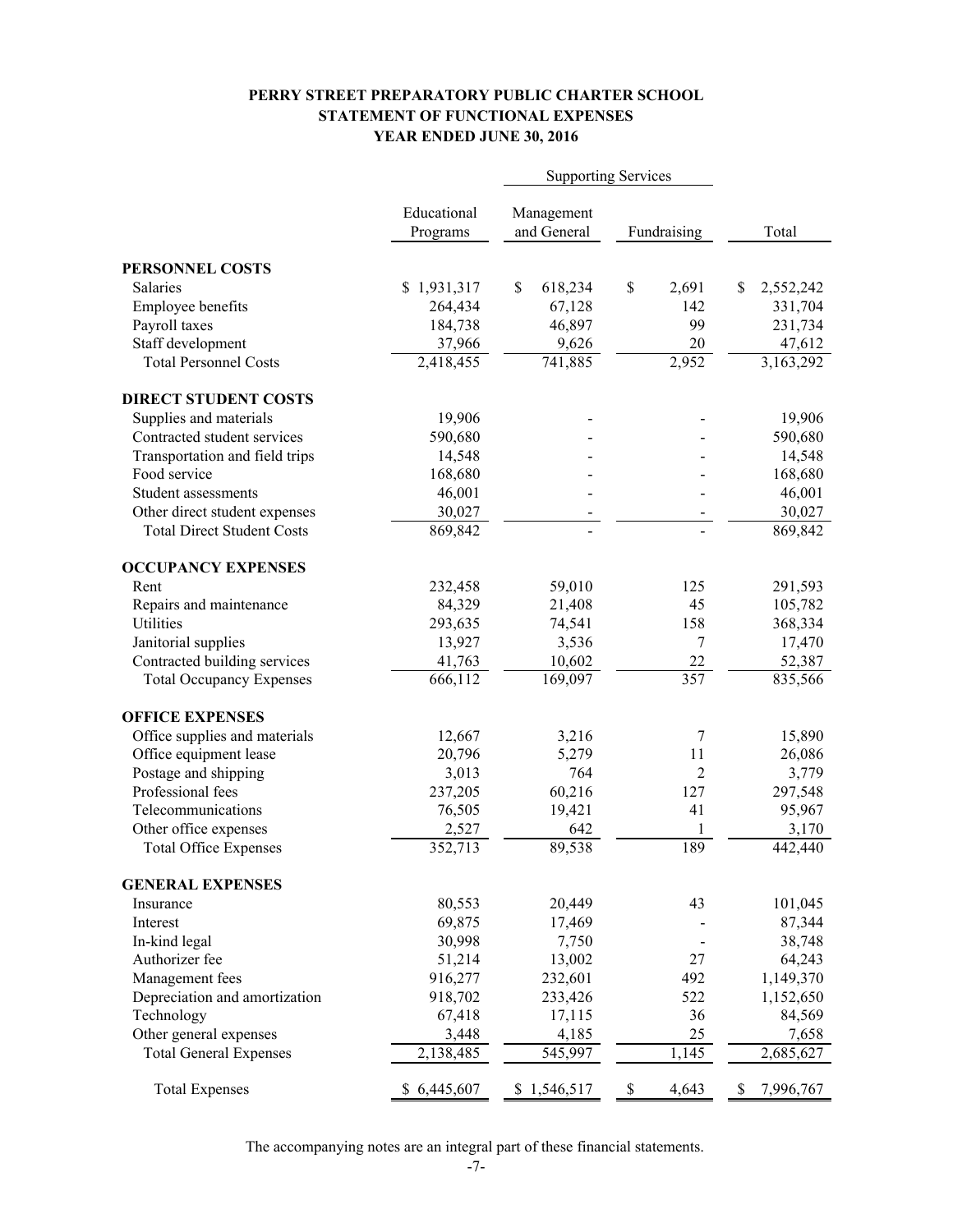### **PERRY STREET PREPARATORY PUBLIC CHARTER SCHOOL STATEMENTS OF CASH FLOWS YEARS ENDED JUNE 30, 2017 AND 2016**

| 2017                                                  |    | 2016       |    |               |
|-------------------------------------------------------|----|------------|----|---------------|
| <b>CASH FLOWS FROM OPERATING ACTIVITIES</b>           |    |            |    |               |
| Change in net assets                                  | \$ | (731, 238) | \$ | (952, 967)    |
| Adjustments to reconcile change in net assets to cash |    |            |    |               |
| provided by operating activities:                     |    |            |    |               |
| Depreciation and amortization                         |    | 1,012,707  |    | 1,152,650     |
| Amortization of debt issuance costs                   |    | 68,173     |    | 68,172        |
| Deferred rent                                         |    | 291,593    |    | 291,593       |
| Net appreciation in fair value of investments         |    | 194        |    | (12,225)      |
| Loss on disposal of property and equipment            |    |            |    | 12,566        |
| (Increase) decrease in assets:                        |    |            |    |               |
| Grants receivable                                     |    | (94, 592)  |    | (22,160)      |
| Accounts receivable                                   |    | 52,623     |    | 186,800       |
| Prepaid expenses                                      |    | 100,704    |    | (19, 180)     |
| Security deposit                                      |    |            |    | 200           |
| Increase (decrease) in liabilities:                   |    |            |    |               |
| Accounts payable                                      |    | (45, 454)  |    | (237, 726)    |
| Accrued expenses                                      |    | (6,604)    |    | (184, 328)    |
| Deposits held                                         |    | 48,140     |    |               |
| Deferred revenue                                      |    | (37, 914)  |    | (468, 830)    |
| Net Cash Provided by (Used for) Operating Activities  |    | 658,332    |    | (185, 435)    |
| <b>CASH FLOWS FROM INVESTING ACTIVITIES</b>           |    |            |    |               |
| Purchase of property and equipment                    |    | (68, 277)  |    | (68, 165)     |
| Purchase of investments                               |    | (474, 270) |    | (829, 566)    |
| Net Cash Used for Investing Activities                |    | (542, 547) |    | (897, 731)    |
| <b>CASH FLOWS FROM FINANCING ACTIVITIES</b>           |    |            |    |               |
| Principal payments on capital lease payable           |    | (54,091)   |    | (54, 193)     |
| Net Cash Used for Financing Activities                |    | (54,091)   |    | (54, 193)     |
| NET CHANGE IN CASH AND CASH EQUIVALENTS               |    | 61,694     |    | (1, 137, 359) |
| CASH AND CASH EQUIVALENTS, beginning of year          |    | 1,532,647  |    | 2,670,006     |
| CASH AND CASH EQUIVALENTS, end of year                | \$ | 1,594,341  | \$ | 1,532,647     |
| <b>SUPPLEMENTAL DISCLOSURE</b>                        |    |            |    |               |
| Cash paid for interest                                | \$ | 29,296     | \$ | 19,172        |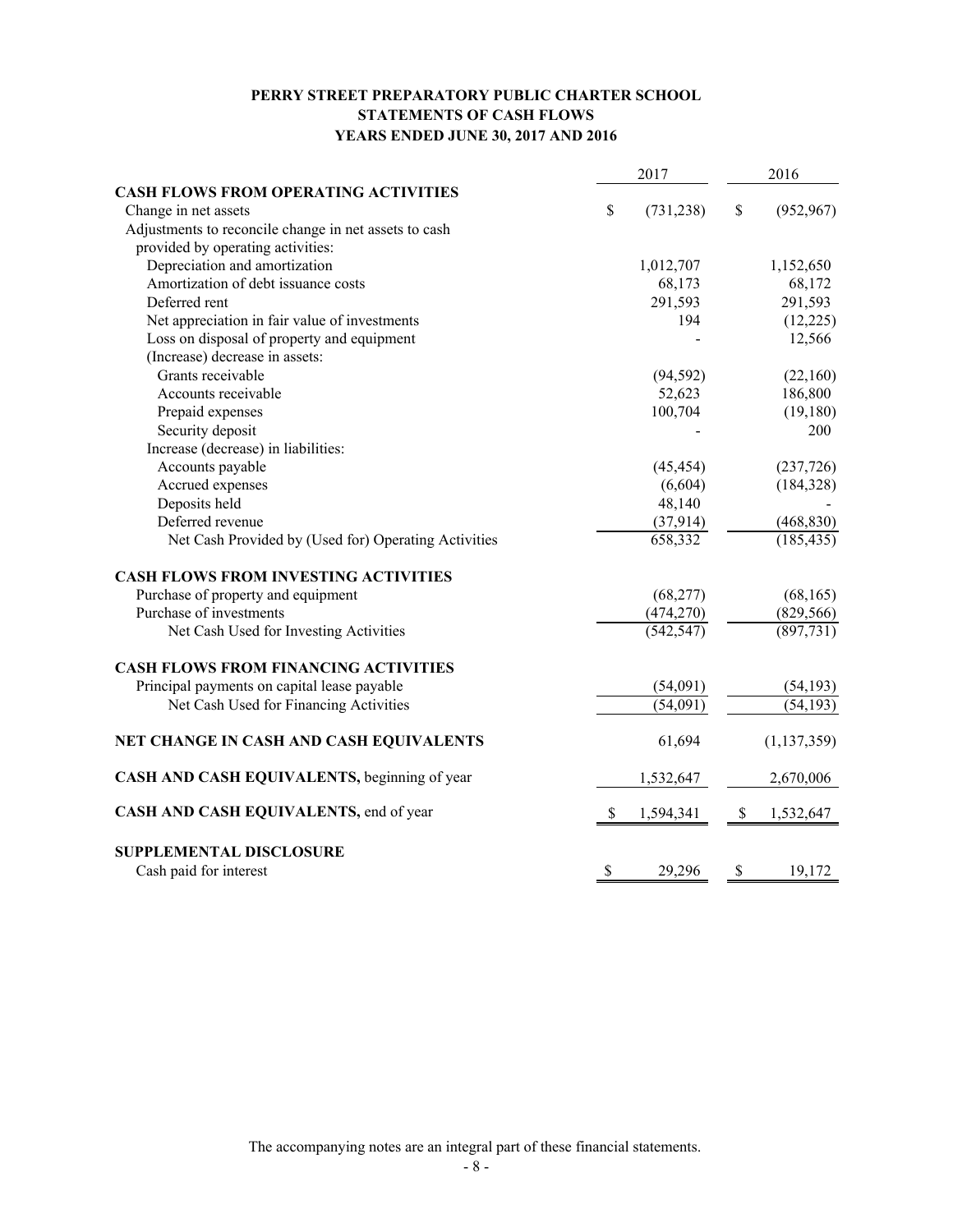## **NOTE A – ORGANIZATION AND PURPOSE**

Perry Street Preparatory Public Charter School (the "School") was incorporated as a college preparatory public charter school in 1999 in an effort to develop socially responsible leaders while transforming public education. The School operated under a license agreement with Hyde Leadership Schools ("HLS") in Maine. As a part of the agreement, HLS made available its trademark, educational model, curricula, written materials and certain other services. In July 2011, the School terminated its license with HLS and changed its name to Perry Street Preparatory Public Charter School.

On July 1, 1999, the School entered into a contract with the District of Columbia Public Charter School Board ("DCPCSB"), which granted the School a charter for the establishment of a public charter school in Washington, DC.

On February 19, 2014, the School's charter was renewed by the DCPCSB effective July 1, 2014, for another 15 years. The DCPCSB has the authority to revoke the School's charter for violations of applicable laws, conditions, terms and procedures set forth in the charter. The School's charter provides for enrollment of up to 850 students in pre-kindergarten (3 years old) through 8th grade. Under the provisions of the contract, the DCPCSB is to make annual payments to the School for services provided to the students based on the number of students attending the School each year. The School's revenue and other support consist primarily of contributions, as well as grants and contracts from the District of Columbia, the federal government and private sources.

## **NOTE B – SUMMARY OF SIGNIFICANT ACCOUNTING POLICIES**

### Basis of Accounting

The School's financial statements are prepared on the accrual basis of accounting. Therefore, revenue and related assets are recognized when earned and expenses and related liabilities are recognized as the obligations are incurred.

### Basis of Presentation

Financial statement presentation follows Financial Standards Accounting Board ("FASB") Accounting Standards Codification ("ASC") Topic *Not-for-Profit-Entities*. In accordance with the topic, the School is required to report information regarding its financial position and activities according to three classes of net assets. Accordingly, the net assets of the School and changes therein are classified and reported as follows: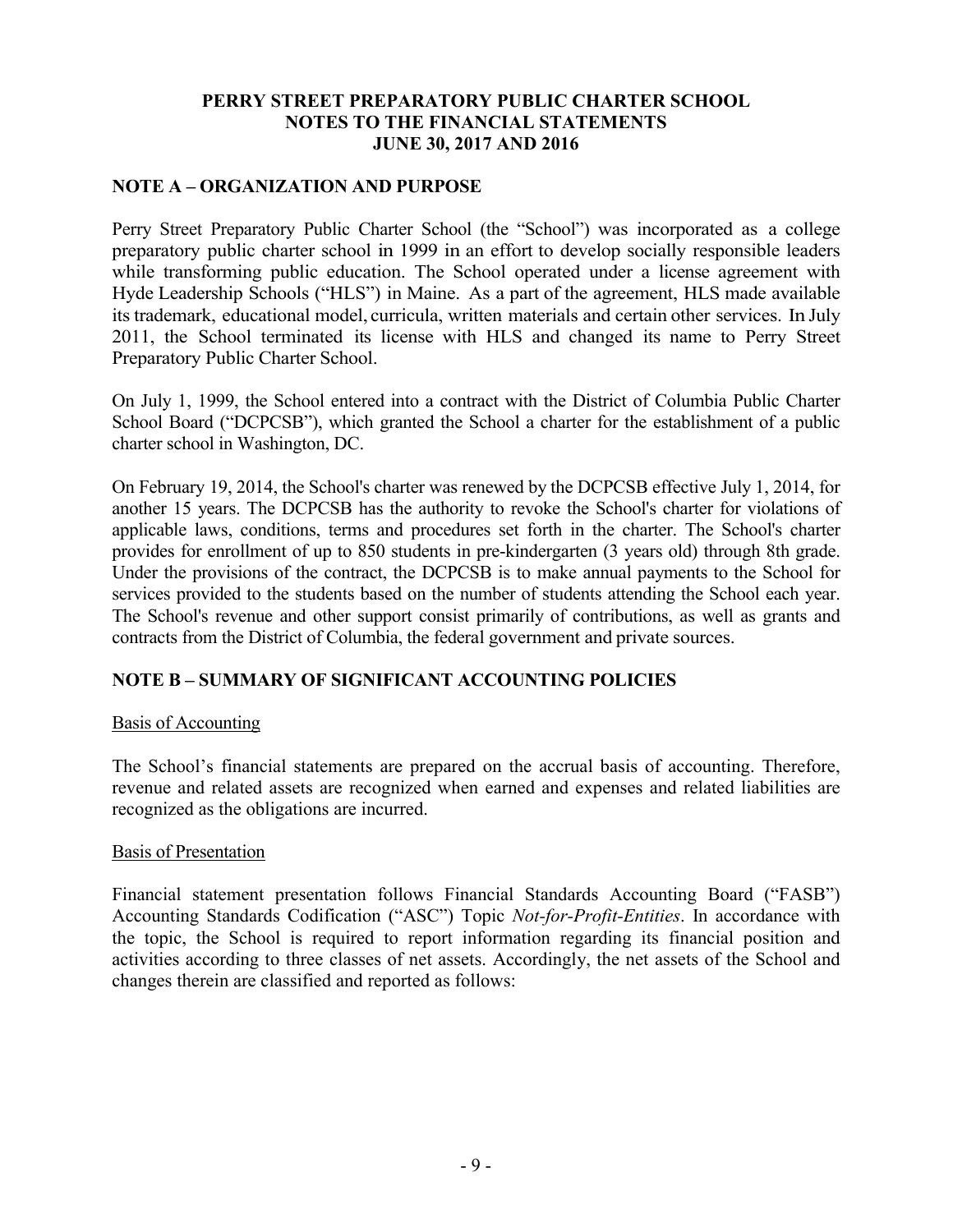(continued)

## **NOTE B – SUMMARY OF SIGNIFICANT ACCOUNT POLICIES** - continued

## Basis of Presentation (continued)

*Unrestricted net assets* – Net assets that are not subject to donor-imposed stipulations. The Board of Trustees has designated a portion of the funds and established a Facilities Fund, which will be utilized toward the acquisition of a School facility and approved leasehold improvements of the facilities currently under lease. It is the Board's goal to use the Facilities Fund for capital improvements and to liquidate debt incurred in capital improvements.

*Temporarily restricted net assets* – Net assets subject to donor-imposed stipulations that may or will be met by either actions of the School and/or the passage of time.

*Permanently restricted net assets* – Net assets subject to donor-imposed stipulations that may be maintained permanently by the School. There were no permanently restricted net assets as of June 30, 2017 and 2016.

#### Use of Estimates

The preparation of financial statements in conformity with U.S. generally accepted accounting principles requires management to make estimates and assumptions that affect certain reported amounts of assets and liabilities and disclosure of contingent assets and liabilities at the date of the financial statements and reported amounts of revenues and expenses during the reporting period. Actual results could differ from those estimates that were assumed in preparing the financial statements.

### Cash and Cash Equivalents

For purposes of the statement of cash flows, cash and cash equivalents include highly liquid investments with an original maturity of three months or less and money market account. The School maintains its cash in bank deposit accounts which may, at times, exceed federally insured limits. The School believes it is not exposed to any significant credit risk on cash or cash equivalents

### Restricted Investments

Restricted investments are comprised of investments required to be maintained in separate accounts in accordance with debt agreements.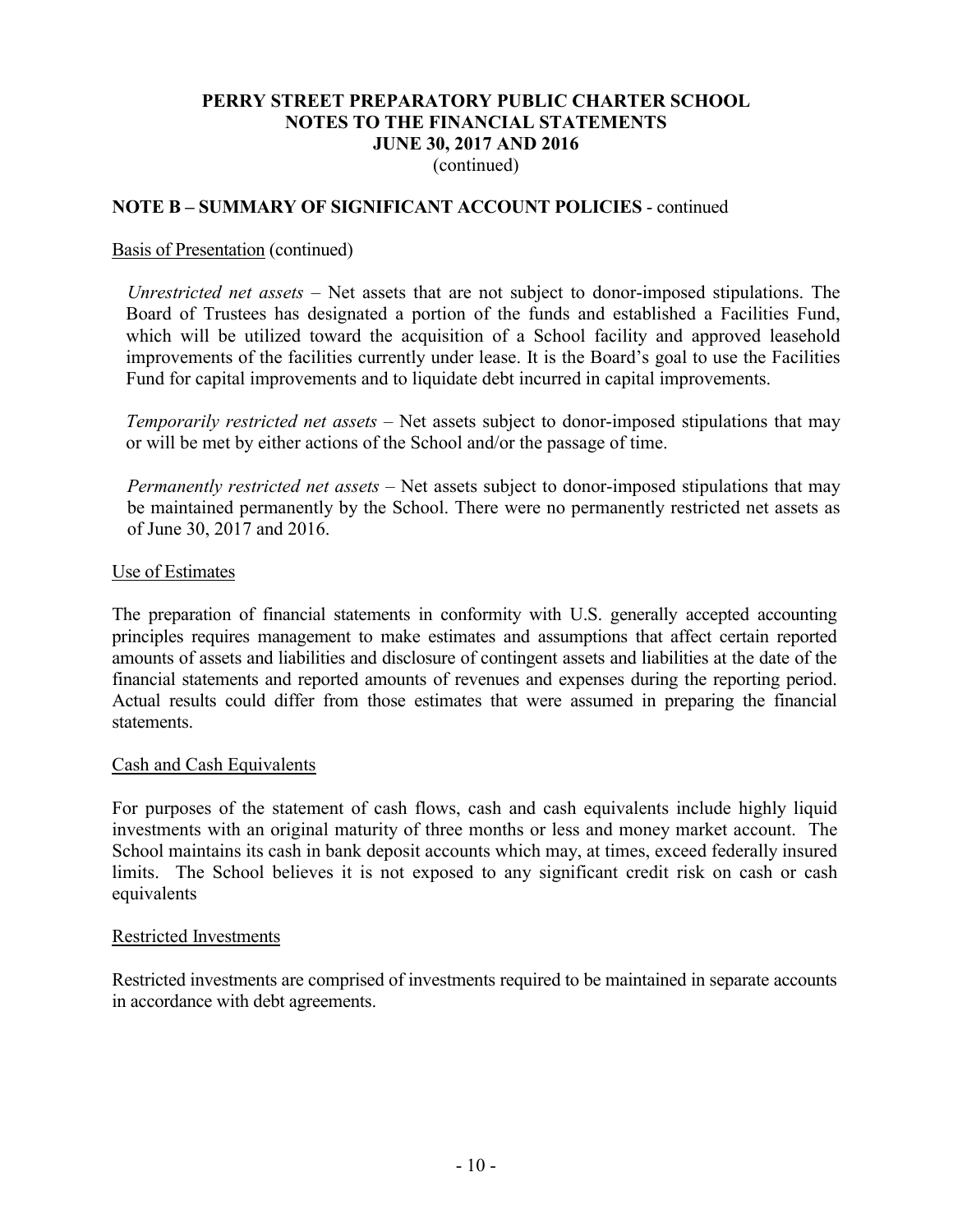(continued)

## **NOTE B – SUMMARY OF SIGNIFICANT ACCOUNTING POLICIES** - continued

### Property and Equipment

All acquisitions of property and equipment in excess of \$1,000 and all expenditures for repairs, maintenance, and betterments that materially prolong the useful lives of assets are capitalized. Property and equipment acquired are recorded at cost or, if donated, at the approximate fair value at the time of donation. Depreciation is computed using the straight-line method over the estimated useful lives of the assets, which range from 3 to 10 years.

Leasehold improvements are amortized over the term of the lease or useful life of the asset, whichever is shorter. Maintenance and repairs which do not improve or extend the life of the respective asset are charged to expense when incurred.

#### Investments

The School reports its investments at fair value, and any net appreciation and depreciation in fair value and investment income are recorded in the statement of activities as a change in unrestricted net assets, unless their use is restricted by explicit donor-imposed stipulations or by law.

### Debt Issuance Costs

Costs incurred for the issuance of debt have been capitalized and are reported in the statement of financial position as a direct deduction from the related debt liability. Debt issuance costs are amortized as interest expense over the remaining period of the debt using the straight-line method, which approximates the effective interest method.

### Accounts and Grants Receivable

Accounts and grants receivable consist of unsecured amounts from public funding sources whose ability to pay are subject to appropriations. Accounts and grants receivable are reported net of the allowance for doubtful accounts, if any. The allowance for doubtful accounts, if any, is estimated based on historical collection trends, the age of outstanding receivable and existing economic conditions. If actual experience changes, revisions to the allowance may be necessary. As of June 30, 2017 and 2016, a significant portion of the receivables are due from governmental agencies. Due to the nature of funding from the federal government and the District of Columbia, management believes that all receivables will be collected within one year or less. Therefore, no allowance for doubtful accounts has been recorded.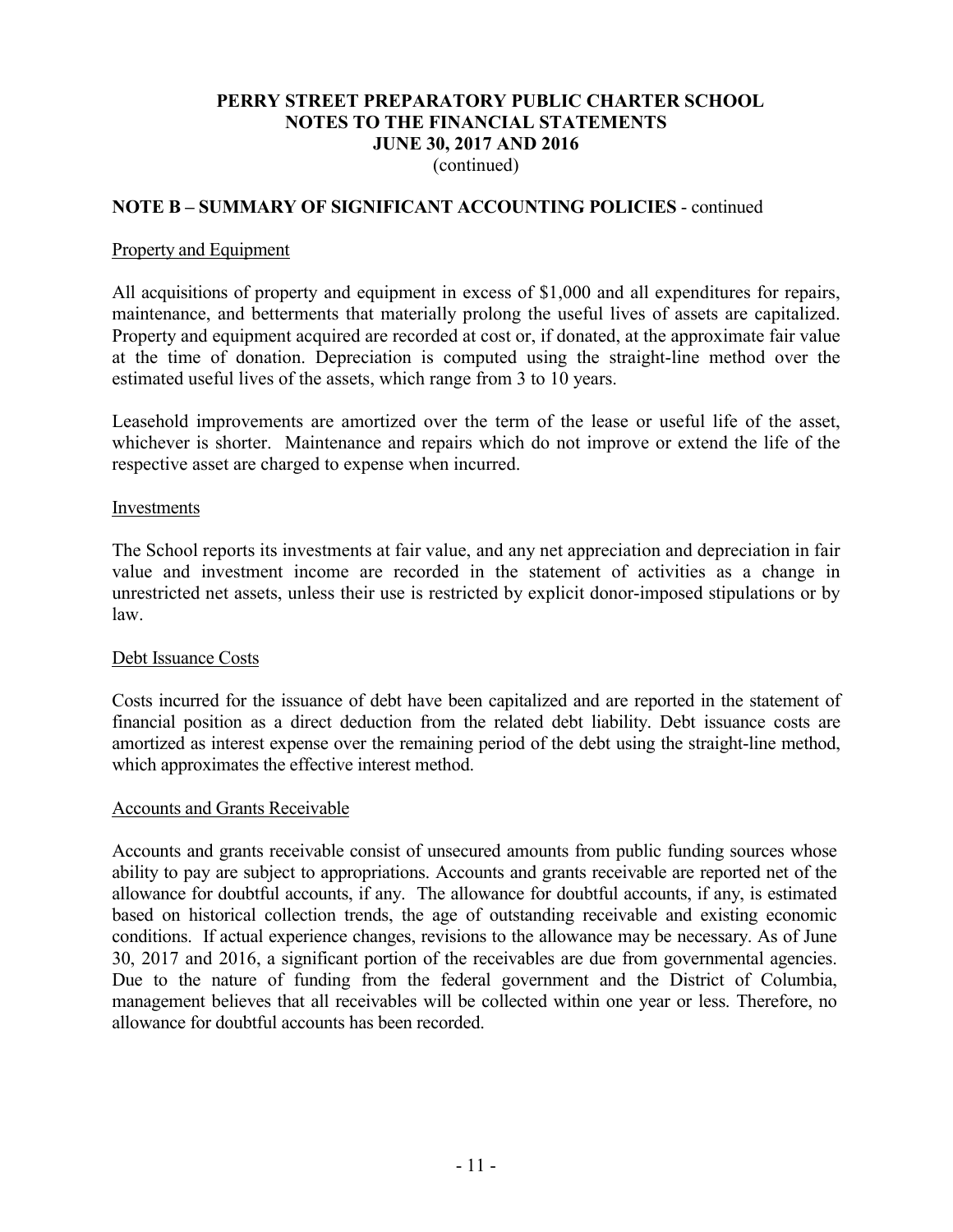(continued)

### **NOTE B – SUMMARY OF SIGNIFICANT ACCOUNTING POLICIES** - continued

#### Per Pupil Appropriations

Deferred revenue result from per pupil appropriated revenue and other income received in the current fiscal year and deferred until the next fiscal year in which the service is provided. Per pupil appropriated revenue is recognized during the period for which the associated educational services are provided. Per pupil appropriated revenue includes \$1,259,677 and \$1,206,739 for the years ended June 30, 2017 and 2016, respectively, for enhancements, such as special education, English language learners, and at risk students.

#### Activity Fees

Activity fees are recognized at the time of the activity. This revenue is amounts collected from students from, but not restricted to, field trips, camps and other school related activities.

#### Federal Entitlements and Grants

Federal entitlements and grants revenues are received primarily from the District of Columbia Government. The grants are subject to audit by the grantor agencies. Such audits could result in a request for reimbursement by the agency for expenditures disallowed under the terms and conditions of the appropriate grantor. No provision for possible adjustment has been made in the accompanying financial statements because, in the opinion of management, such adjustment, if any, would not have a material effect on the financial statements.

### Functional Expenses

The costs of providing the School's various programs and supporting services have been summarized on a functional basis in the accompanying statements of activities. Accordingly, certain costs have been allocated among the programs, fundraising and supporting services benefited.

#### Donated Services and Materials

Donated materials are recorded at fair market value at the date of donation. Donated services are recognized at their fair value if the service requires specialized skills and the services would typically need to be purchased, if not donated. Contributed services and promises to give services that do not meet the above criteria are not recognized. The School received donated legal services in the amount of \$29,706 and \$38,748 for the years ended June 30, 2017 and 2016, respectively.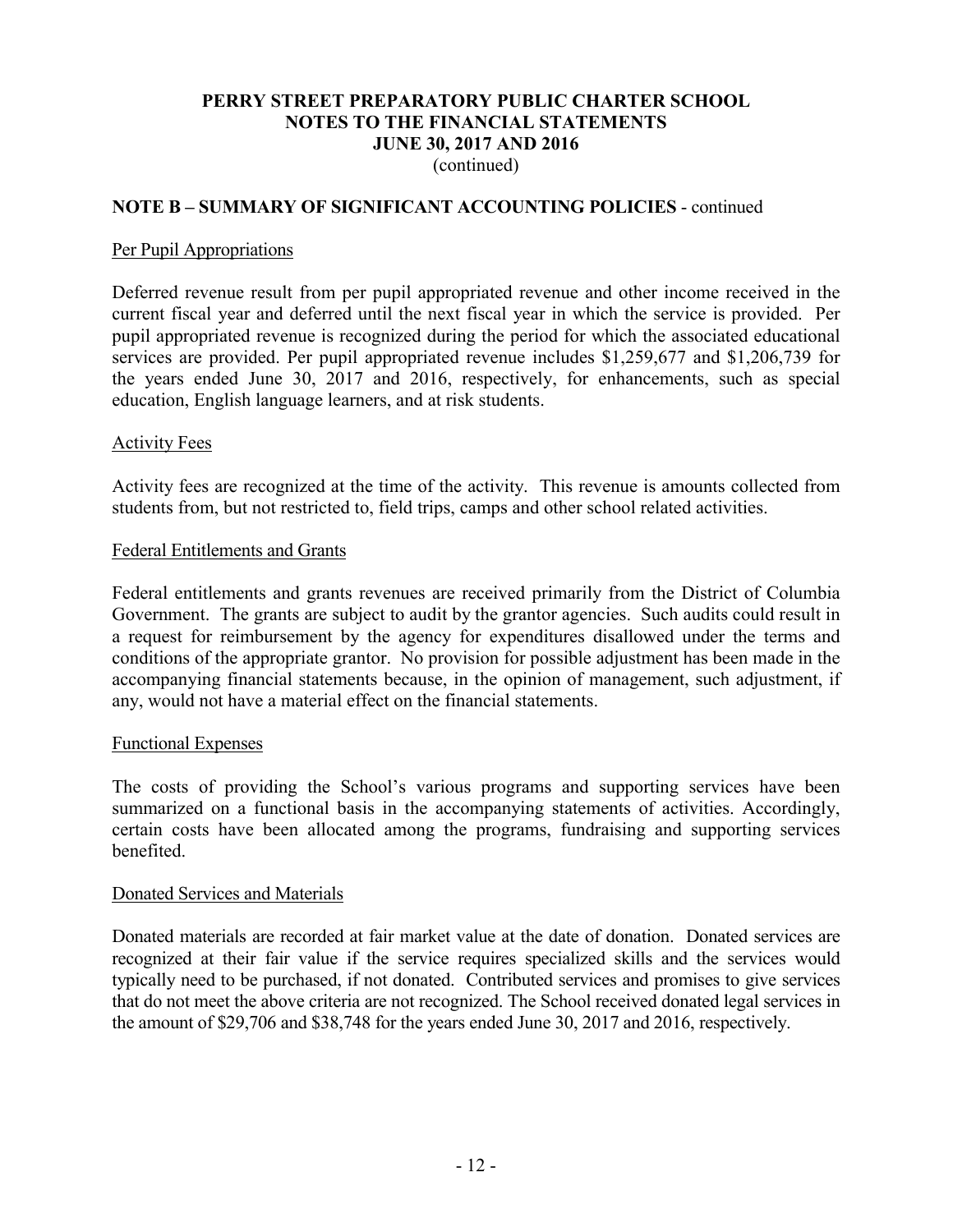(continued)

### **NOTE B – SUMMARY OF SIGNIFICANT ACCOUNTING POLICIES** - continued

#### Deferred Rent

Under generally accepted accounting principles, all fixed rent increases are recognized on a straight-line basis over the term of the lease. The difference between this expense and the required lease payments is reflected as deferred rent in the accompanying statement of financial position.

#### Deferred Revenue

Deferred revenue represents amounts received during the current fiscal year and deferred until the following fiscal year for recognition.

#### Insurance Reimbursements

During 2017, the School received \$91,433 from insurance claims due to water damage to the property. As of June 30, 2017, the property damage claims have been settled in full.

#### Reclassifications

Certain amounts for the year ended June 30, 2016 have been reclassified to conform to the current year presentation. The reclassification had no effect on the previously reported net assets or change in net assets.

### **NOTE C – INCOME TAXES**

The School is a 501(c)(3) tax exempt organization under Section 501(a) of the Internal Revenue Code. The School is, however, subject to tax on business income unrelated to its exempt purpose. The School is also exempt from the District of Columbia sales and property taxes. The School files information returns as required.

The School believes that it has appropriate support for any tax positions taken, and as such, does not have any uncertain tax positions that are material to the financial statements or that would have an effect on its tax-exempt status. There are no unrecognized tax benefits or liabilities that need to be recorded.

The School's information tax returns are subject to examination by the Internal Revenue Service ("IRS") for a period of three years from the date they were filed, except under certain circumstances. The Form 990 information returns for the year 2013 through 2015 are open for a tax examination by the IRS, although no request has been made as of the date of these financial statements.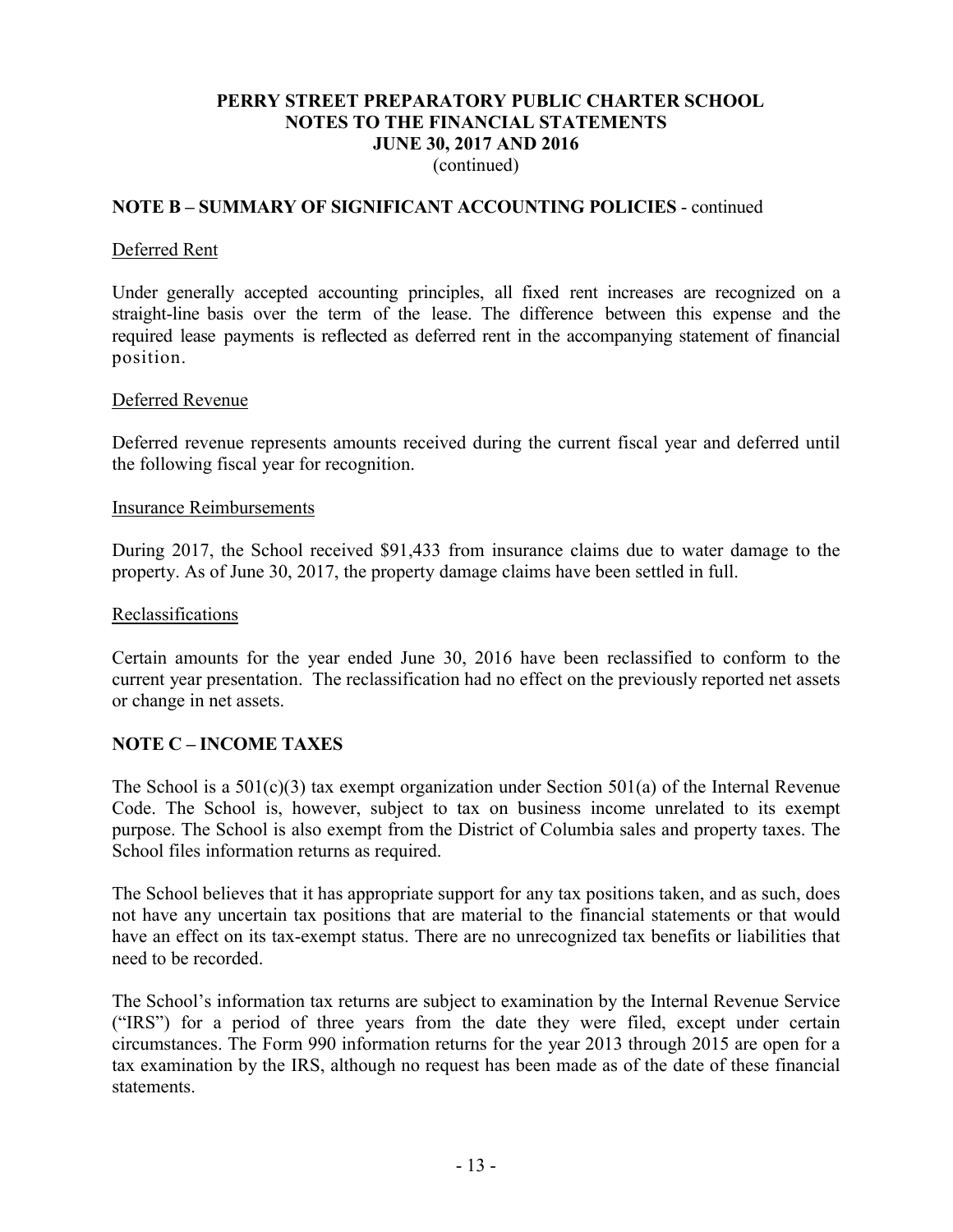(continued)

### **NOTE D – PROPERTY AND EQUIPMENT**

The following is a summary of property and equipment as of June 30:

|                               | 2017          | 2016         |
|-------------------------------|---------------|--------------|
|                               |               |              |
| Leasehold improvements        | \$17,031,830  | \$17,004,679 |
| Leased equipment              | 107,897       | 107,897      |
| Computers                     | 2,750,139     | 2,719,178    |
| Resource materials            | 1,478,583     | 1,468,418    |
| Furniture and fixtures        | 835,268       | 835,268      |
|                               | 22, 203, 717  | 22,135,440   |
| Less accumulated depreciation | (9, 458, 871) | (8,446,164)  |
| Property and Equipment, Net   | 12,744,846    | 13,689,276   |

Depreciation expense totaled \$1,012,706 and \$1,152,650, for the years ended June 30, 2017 and 2016, respectively.

#### **NOTE E – INVESTMENTS AND FAIR MARKET VALUE MEASUREMENTS**

Current accounting standards establish a fair value hierarchy for valuation inputs. The hierarchy prioritizes the inputs into three levels based on the extent to which inputs used in measuring fair value are observable in the market. Each fair value measurement is reported in one of three levels, which is determined by the lowest level input that is significant to the fair value measurement in its entirety. The three levels of the fair value hierarchy are described as follows:

- *Level 1* Inputs are based on unadjusted quoted prices for identical assets traded in active markets that the School has the ability to access.
- *Level 2* Inputs are based upon quoted prices for similar assets in active markets, quoted prices for identical or similar assets in inactive markets, or model based valuation techniques for which all significant assumptions are observable in the market or can be corroborated by observable market data.
- *Level 3* Inputs are unobservable and significant to the fair value measurement. There were no Level 3 inputs for any assets held by the School at June 30, 2017 and 2016.

The School's money market funds are publicly traded on the New York Stock Exchange and are considered Level 1 items. The U.S. treasury obligations, reported at cost, are restricted and held by the Trustee for the bonds. These securities are State and Local Government Series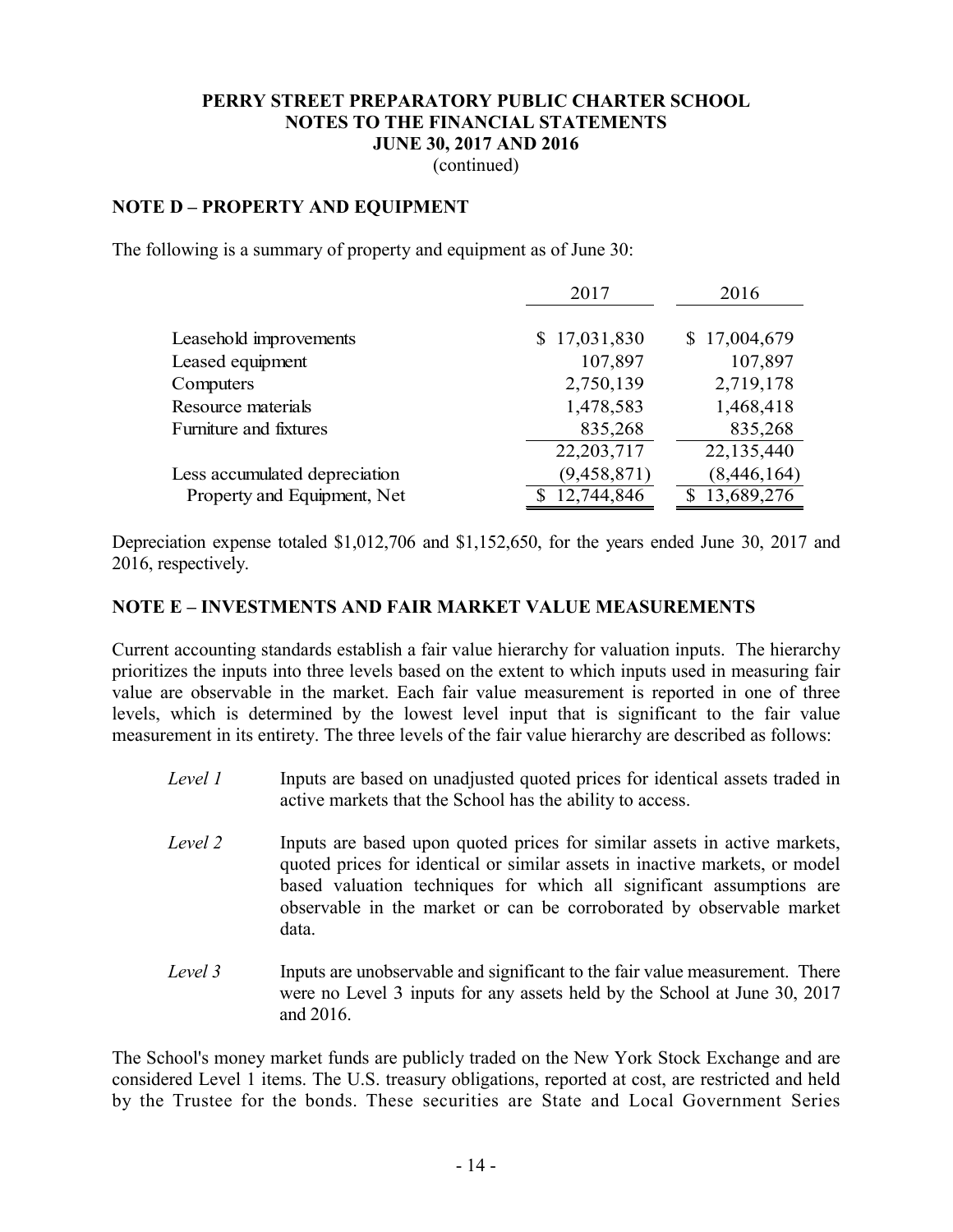(continued)

#### **NOTE E – INVESTMENTS AND FAIR MARKET VALUE MEASUREMENTS –** continued

Securities, issued specifically to beheld privately and therefore not traded in the public market. These are issued as time deposits and are reported at cost. U.S. Treasury obligations, reported at fair value, and federal mortgage-backed securities are priced based on based on their stated interest rates and quality ratings. The interest and quality ratings are observable at commonly quoted intervals for the full term of the instruments and are, therefore, considered Level 2 items.

The following table presents the School's fair value hierarchy for investments measured at fair value as on a recurring basis of June 30, 2017:

|                                        | Level 1       | Level 2<br>Level 3 |        | Total |  |               |
|----------------------------------------|---------------|--------------------|--------|-------|--|---------------|
| Investments at fair value:             |               |                    |        |       |  |               |
| Cash                                   | 354,460<br>S. | \$                 |        | \$    |  | \$<br>354,460 |
| Money market funds                     | 5,402,601     |                    |        |       |  | 5,402,601     |
| Federal mortgage-backed                |               |                    |        |       |  |               |
| securities                             |               |                    | 16,628 |       |  | 16,628        |
| <b>Total Investments at Fair Value</b> | \$5,757,061   |                    | 16,628 | S     |  | \$5,773,689   |
| Investments at cost:                   |               |                    |        |       |  |               |
| U.S. treasury obligations              |               |                    |        |       |  | 841,667       |
| Cash                                   |               |                    |        |       |  | 137,309       |
| <b>Total Investments</b>               |               |                    |        |       |  | \$6,752,665   |

The following table presents the School's fair value hierarchy for investments measured at fair value as on a recurring basis of June 30, 2016:

|                                        | Level 1       | Level 2 |    | Level 3 | Total         |
|----------------------------------------|---------------|---------|----|---------|---------------|
| Investments at fair value:             |               |         |    |         |               |
| Cash                                   | 319,258<br>\$ | \$      | \$ |         | 319,258<br>\$ |
| Money market funds                     | 4,646,006     |         |    |         | 4,646,006     |
| Federal mortgage-backed                |               |         |    |         |               |
| securities                             |               | 52,025  |    |         | 52,025        |
| <b>Total Investments at Fair Value</b> | \$4,965,264   | 52,025  | \$ |         | \$5,017,289   |
| Investments at cost:                   |               |         |    |         |               |
| U.S. treasury obligations              |               |         |    |         | 841,667       |
| Cash                                   |               |         |    |         | 419,633       |
| <b>Total Investments</b>               |               |         |    |         | \$6,278,589   |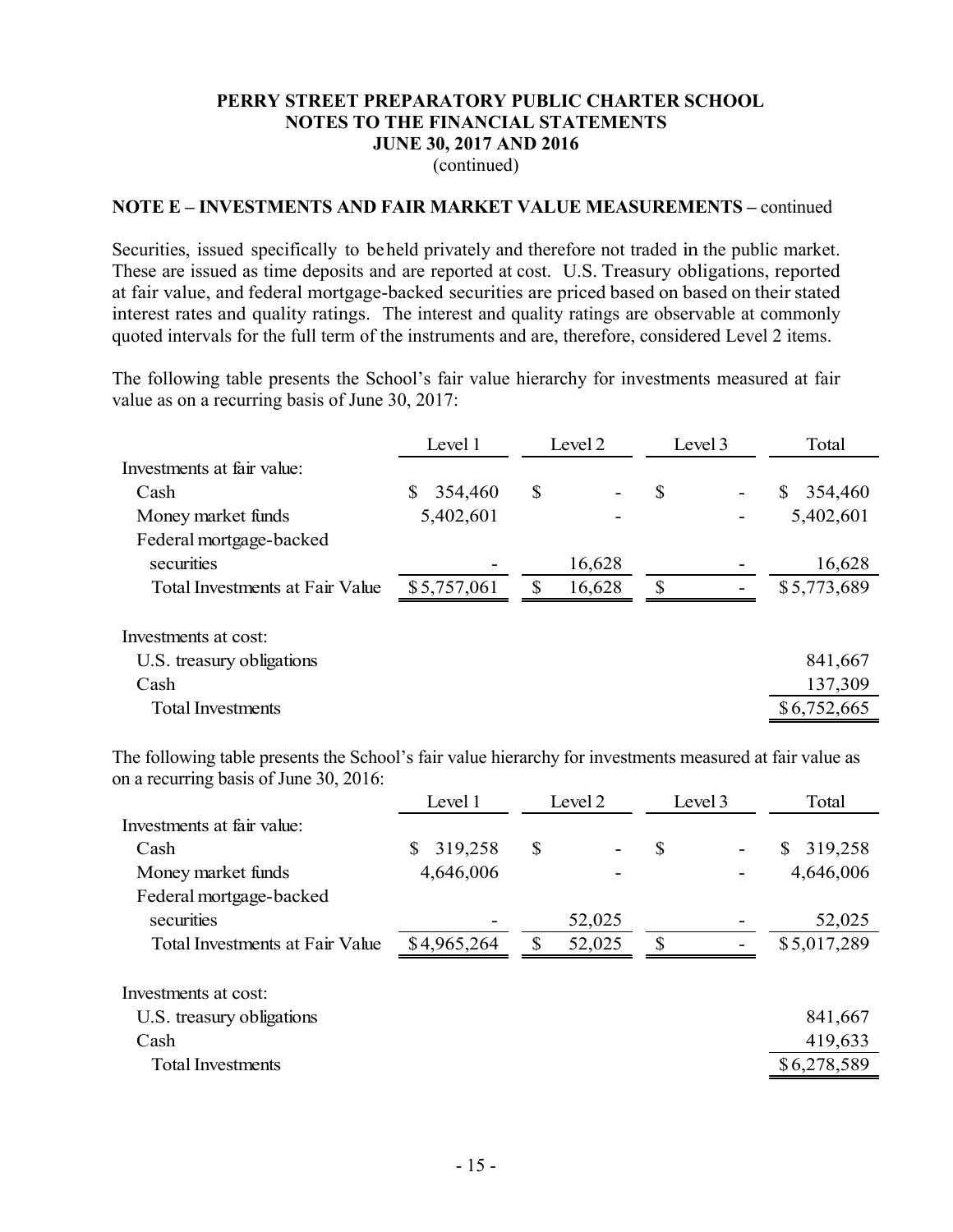(continued)

### **NOTE E – INVESTMENTS AND FAIR MARKET VALUE MEASUREMENTS –** continued

The preceding valuation methods may produce a fair value calculation that may not be indicative of net realizable value or reflective of future fair values. Furthermore, although the School's management believes its valuation methods are appropriate and consistent with other market participants, the use of different methodologies or assumptions to determine the fair value of certain financial instruments could result in a different fair value measurement at the reporting date.

Investment securities are exposed to various risks, such as interest rate, market and credit risks. Due to the level of risk associated with certain investment securities, it is at least reasonably possible that changes in the values of investment securities will occur in the near term and that such change could materially affect the amounts reported in the statement of financial position.

## **NOTE F – BONDS PAYABLE**

In May 2010, the District of Columbia issued and sold qualified school construction revenue bonds (Hyde Leadership Public Charter School of Washington, D.C., Inc. Issue, Series 2010) ("the Bonds"), totaling \$12,625,000 for a period of 16 years and maturing in May 2026, to Eagle Bank, the proceeds of which were loaned to the School by the District of Columbia government and were used to finance the building improvements and related capital expenditures at 1800 Perry Street, NE, Washington, D.C. During the construction period, draw requests were reviewed by a third-party project engineer contracted by the financial institution at the School's expense and advanced to the School's operating bank account as approved. Beginning on November 1, 2010, the School is required to make deposits into a sinking fund, which are to be used for redemption of the principal by the maturity date. The sinking fund will be invested in a money market or business savings account with a fixed rate of 2% for five years. Thereafter, the interest rate will adjust to the then prevailing five-year certificate of deposit interest rate of the financial institution at the call date of the Bonds. The financial institution has the ability to call the Bonds as a wholefor prepayment after 60 months and 120 months, following the initial Bond closing date, upon six continued months' notice. The first call date was November 1, 2014. The Bonds were not called by Eagle Bank.

The Bonds are secured by (1) a first leasehold deed of trust on the property at 1800 Perry Street, NE; (2) the School's \$350,000 deposit account with a financial institution; (3) a \$600,000 guaranty provided by America's Charter School Corporation, a subsidiary of Building Hope; (4) a \$1,000,000 guaranty provided by the Office of the State Superintendent of Education (OSSE) for four years from the date of closing; (5) a first priority Uniform Commercial Code (UCC) lien on all of the School's tangible assets, including all equipment and fixtures located on the real estate collateral; (6) a pledge of all net revenue, including, but not limited to, the School's facilities allowance, the District of Columbia Public Charter School Board's per-pupil-quarterly funding and all future non-designated philanthropic pledges; (7)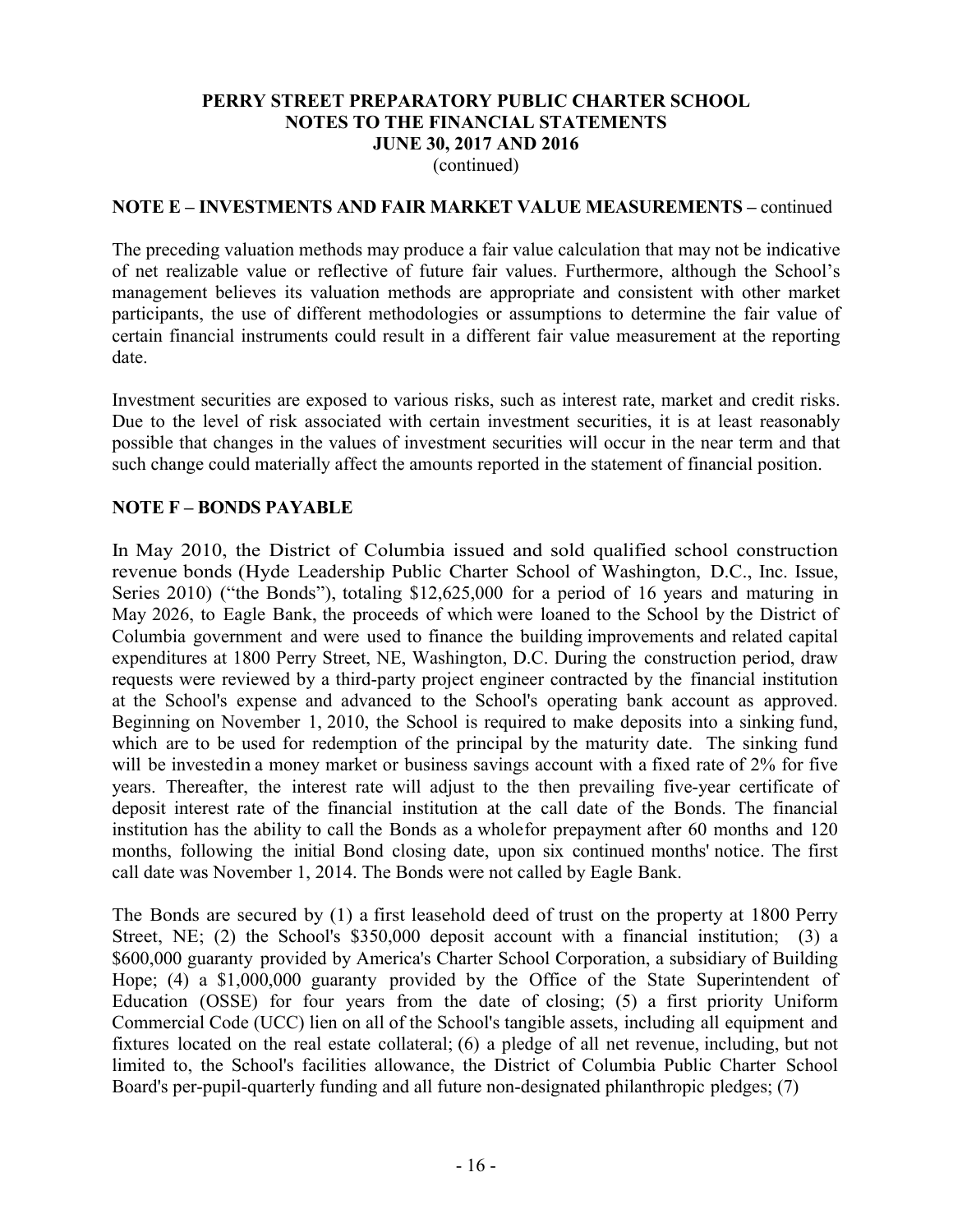(continued)

### **NOTE F – BONDS PAYABLE** – continued

construction documents and materials; (8) an assignment of the lease between the School and the District of Columbia Office of Property Management for the property; (9) a pledge of a debt service reserve fund held by Eagle Bank equal to no less than 12 months of senior debt service in the amount of \$841,667, funded by a source acceptable to the bank; and (10) the full balance of the sinking fund. The interest rate is calculated at each put date at the prevailing Five-Year Treasury Constant Maturity Rate plus 4.25% less the tax creditrate.

On June 30, 2015, the Bond agreement was modified and extended and the interest rate reset as of the put date on May 1, 2015 to 0.21% per annum until the next put date. In addition, the debt payable to Building Hope and OSSE by the School were paid in full on June 30, 2015 and related guarantees released. As of June 30, 2017 and 2016, the rate was 0 .21% and 0.21%, respectively. Interest is due monthly. The outstanding balance on the Bonds as of June 30, 2017 and 2016 is \$12,114,656, respectively. The maturity date of the Bonds is May 1, 2026.

The bonds have various covenants. The School must maintain a minimum debt service coverage ratio of 1.20 to 1:00 on an annual basis to be in good standing with the jurisdiction in which it is domiciled. As of June 30, 2017, the School did not meet the debt service coverage ratio minimum. The School obtained a written waiver of covenant default from Eagle Bank regarding the debt service coverage ratio for the year ended June 30, 2017.

The sinking fund payments on the revenue Bonds over the nextfive years and thereafter are as follows:

| 2018       | \$<br>810,160   |
|------------|-----------------|
| 2019       | 810,160         |
| 2020       | 810,160         |
| 2021       | 810,160         |
| 2022       | 810,160         |
| Thereafter | 3,240,640       |
|            | \$<br>7,291,440 |

In prior years, the School reported debt issuance costs as a deferred charge in the statement of financial position and amortization of such costs in the statement of activities as depreciation and amortization. To comply with new GAAP presentation requirements, in 2017 the School began reporting such costs as a direct deduction from the carrying amount of the related debt and reclassified prior year amounts, resulting in a reduction of total June 30, 2016 assets by \$600,115. The change did not affect net assets.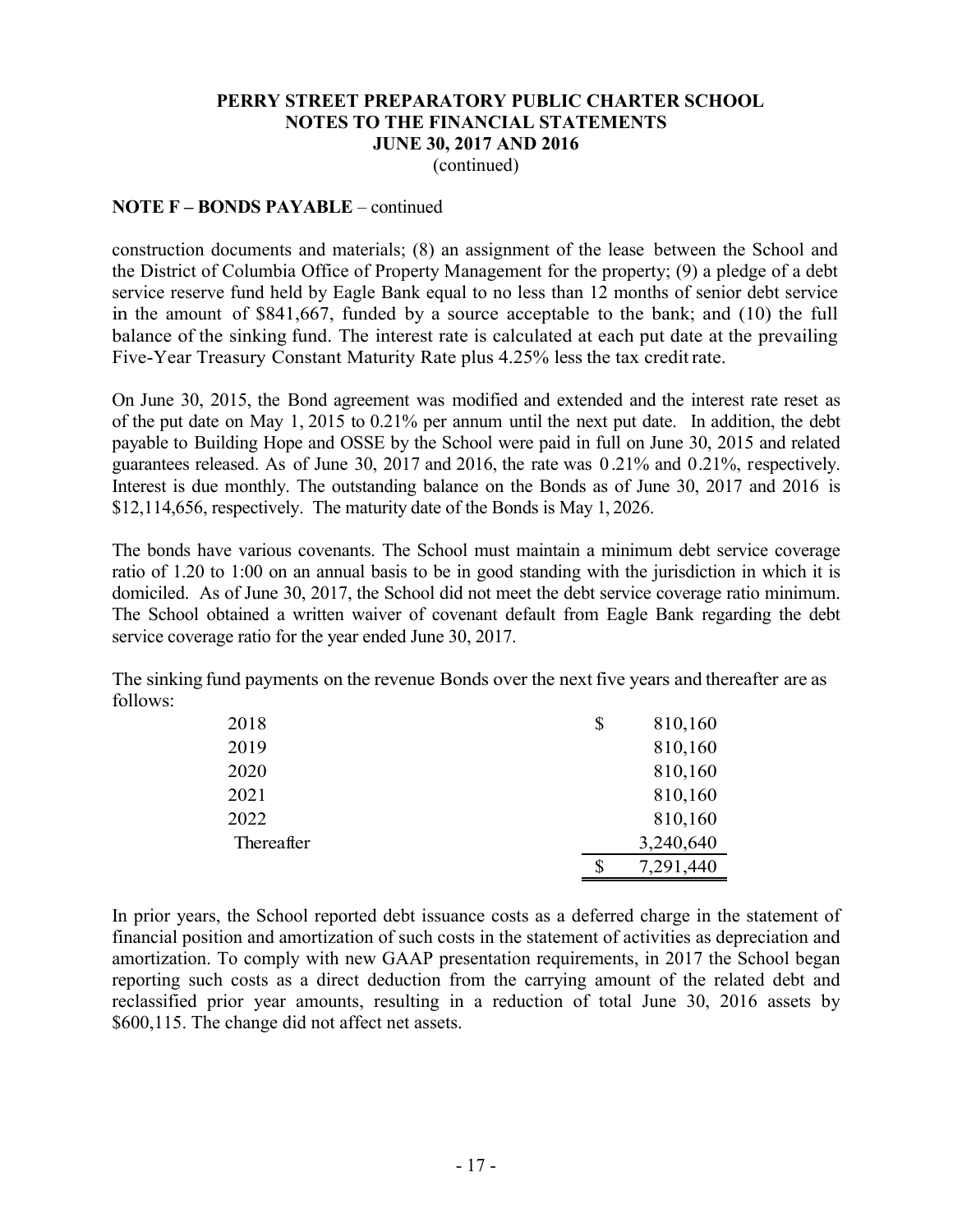(continued)

### **NOTE F – BONDS PAYABLE** – continued

Similarly, the School now reports amortization of debt issuance costs as interest expense and reclassified 2016 amounts accordingly. As a result, reported interest expense in 2016 was increased (and depreciation and amortization decreased) by \$68,172 with no effect on the change in net assets. The amortization of debt issuance costs as interest expense for the year ended June 30, 2017, was \$68,173.

Debt issuance costs and accumulated amortization are as follows as of June 30:

|                               | 2017 |             | 2016        |
|-------------------------------|------|-------------|-------------|
|                               |      |             |             |
| Debt issuance costs           |      | \$1,142,978 | \$1,142,978 |
| Less accumulated amortization |      | (611, 036)  | (542, 863)  |
| Debt Issuance Costs, Net      |      | 531,942     | 600,115     |

## **NOTE G – LEASE COMMITMENTS**

On May 13, 2010, the School entered into a non-cancelable operating lease agreement for its school space with the District of Columbia. The lease term is 25 years, subject to one extension of another 25 years, and has a monthly rental obligation of \$95,833, subject to adjustment and credit thereafter, as provided by the lease. The School is entitled to rent abatements equivalent to tenant improvements to the School facility on a dollar-for-dollar basis against the full amount of the base rent through the 15th year of the lease. The balance of the improvements abatement is amortized over the remaining life of the lease agreement. As of June 30, 2017 and 2016, the School incurred \$16,925,637 in improvements to the facility.

Rent expense totaled \$291,593 and \$291,593 for the years ended June 30, 2017 and 2016, respectively.

As of June 30, 2017, future minimum annual rental obligations of \$1,150,000 required under this lease for fiscal years 2018-2025 have been abated and future minimum rental payments thereafter total \$6,678,069.

On May 1, 2013, the School entered into a sublease agreement for a term of 21 years, expiring on July 31, 2034, for a portion of the School's building space. After April 1, 2018, the sub lessee may cancel the lease with one year written notice. Annual base rent is \$128,700; however, the rent is abated dollar-for-dollar for sub lessee improvements made up to \$4,000,000. Commencing June 1, 2025, any remaining balance of sub lessee's improvements abatement is amortized over the remaining life of the agreement on a straight-line basis.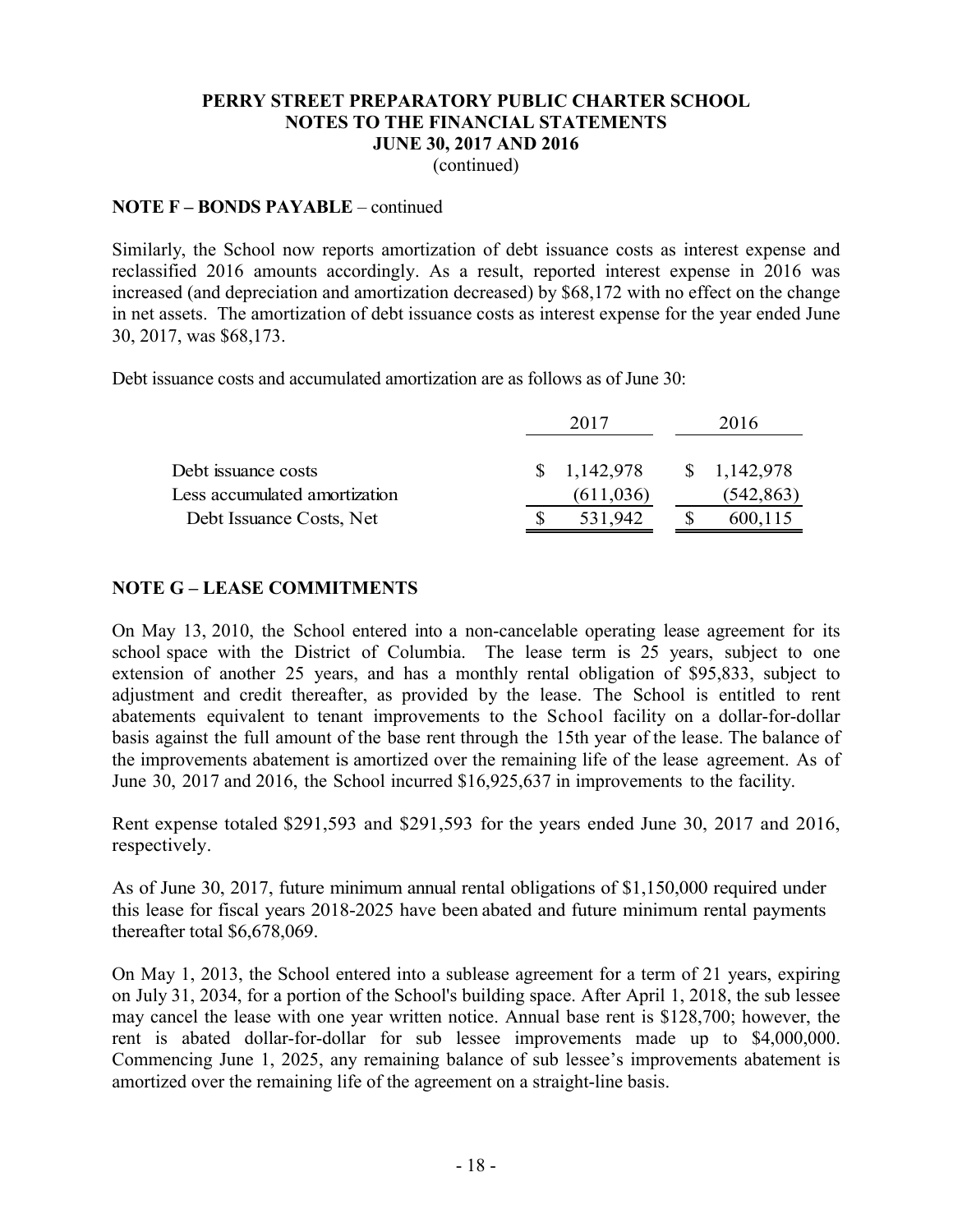(continued)

## **NOTE G – LEASE COMMITMENTS** - continued

On August 17, 2016, the School entered into a sublease agreement for a term of 3 years, expiring on August 31, 2019, for a portion of the School's building space. At any time after March 1, 2017, the sub-lessee may cancel the lease with ninety days written notice. Annual base rent is \$66,000. The sub-lessee defaulted on their payments during the year ended June 30, 2017 and was evicted with \$33,000 due to the School. The School deemed this amount as uncollectible. The School recognized \$20,700 as rental income from this sub-lease during the year ended June 30, 2017.

On June 17, 2016, the School entered into a sublease agreement for a term of 12 years, expiring on June 30, 2018, for a portion of the School's building space. At any time after June 30, 2018, the sub-lessee may cancel the lease with one year written notice. Annual base rent is \$288,840, paid quarterly. During 2017, the sub-lessee requested the termination of this lease as of June 30, 2018. The School has recognized \$391,833 as rental income, including utilities, from this lessor during the year ended June 30, 2017.

## **NOTE H - CAPITAL LEASEPAYABLE**

InAugust 2013, the School entered into a 60-month capital lease for copiers with a recorded cost basis of \$267,718 and related accumulated depreciation at June 30, 2017 and 2016, of \$107,897 and \$107,897, respectively. The copiers and capital lease obligation were recorded at the present value of the future payments due under the lease. The related liability under the capital lease at June 30, 2017 and 2016, was \$59,290 and \$113,381, respectively. Interest expense related to the capital lease for the years ended June 30, 2017 and 2016, amounted to \$997 and \$1,602, respectively.

The following is a schedule by years of future minimum lease payments under the capital lease, together with the present value of the net minimum lease payments, as of June 30,2017:

| 2018                                        | 55,089 |
|---------------------------------------------|--------|
| 2019                                        | 4,590  |
|                                             | 59,679 |
| Less amount representing interest           | (389)  |
| Present value of net minimum lease payments | 59.290 |

## **NOTE I – MANAGEMENT AGREEMENT**

Effective July 1, 2015, the School entered into a management agreement with AppleTree Institute for Education Innovation ("AppleTree"). The agreement contracts AppleTree to fully manage and operate the early education program for pre-school and pre-kindergarten children under the School's charter. Management of the early education program includes operating,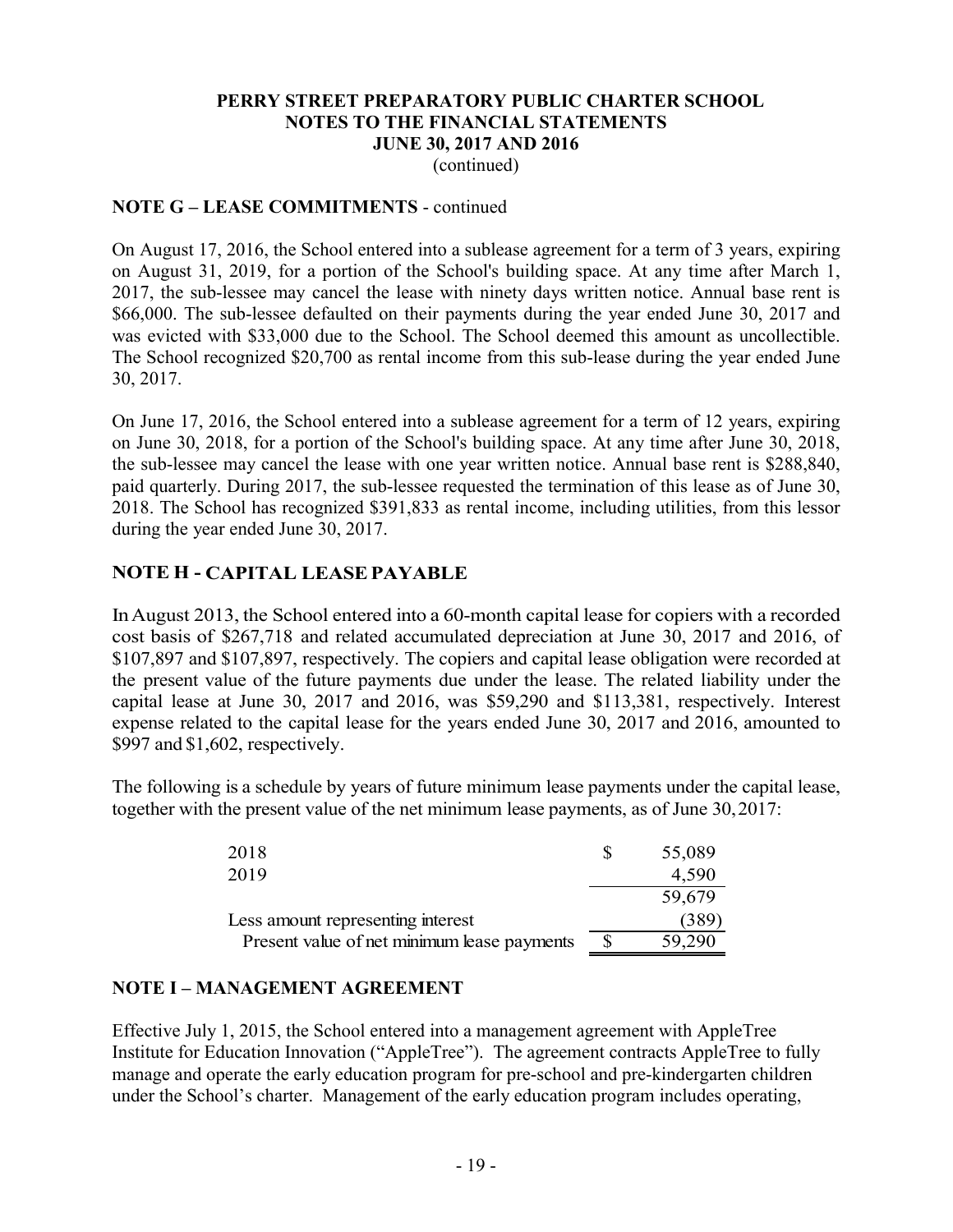(continued)

## **NOTE I – MANAGEMENT AGREEMENT** - continued

marketing, and staffing the program. The initial term of the agreement is effective for five years, and scheduled to terminate June 30, 2020. If adequate yearly progress has been achieved per evaluations, the term of the agreement may be automatically extended for an additional five-year period, unless either party gives notice of at least 120 days prior to expiration.

The School is responsible for all costs associated with operating the early education program. The School is to compensate AppleTree a management fee equal to the per-pupil funding the School receives for its enrolled pre-K3 and pre-K4 student population and other fees received specific to the early education program, such as special education, English language learners, at-risk population, and summer school revenue received. Management fees incurred under the agreement for the years ended June 30, 2017 and 2016 was \$1,201,580 and \$1,149,370, respectively.

## **NOTE J – COMMITMENTS AND CONTINGENT LIABILITIES**

The School receives revenue from government grants and contracts that are subject to inspection and audit by the appropriate funding agency. The purpose is to determine whether program funds were used in accordance with their respective guidelines and regulations. The potential exists for disallowance of previously funded program costs. The school is of the opinion that disallowance, if any, arising from such audits will not have a material effect on the financial statements. The School has no provisions for the possible disallowance of program costs on its financial statements.

On November 5, 2015, the School executed an amendment to its existing contract with TenSquare, LLC. Under the amended agreement, TenSquare, LLC will provide strategic intervention and support services to the School for a fixed fee of \$2,000,000, payable in monthly installments of \$41,666 beginning in July 2015 and ending in June 2019. For the years ended June 30, 2017 and 2016, the amount expensed under this contract totaled \$497,592, and \$497,592, respectively, and is included in the statements of activities.

## **NOTE K – TEMPORARILY RESTRICTED NET ASSETS**

Temporarily restricted net assets at June 30, 2017 and 2016 were designated as follows:

|                           | 2017 |         | 2016 |         |  |
|---------------------------|------|---------|------|---------|--|
| Legal counseling services |      | 250,655 |      | 278,505 |  |
| Athletic                  |      | 17,277  |      | 17,277  |  |
| Parent engagement funds   |      | 8,619   |      | 8,619   |  |
| Total                     |      | 276,551 |      | 304,401 |  |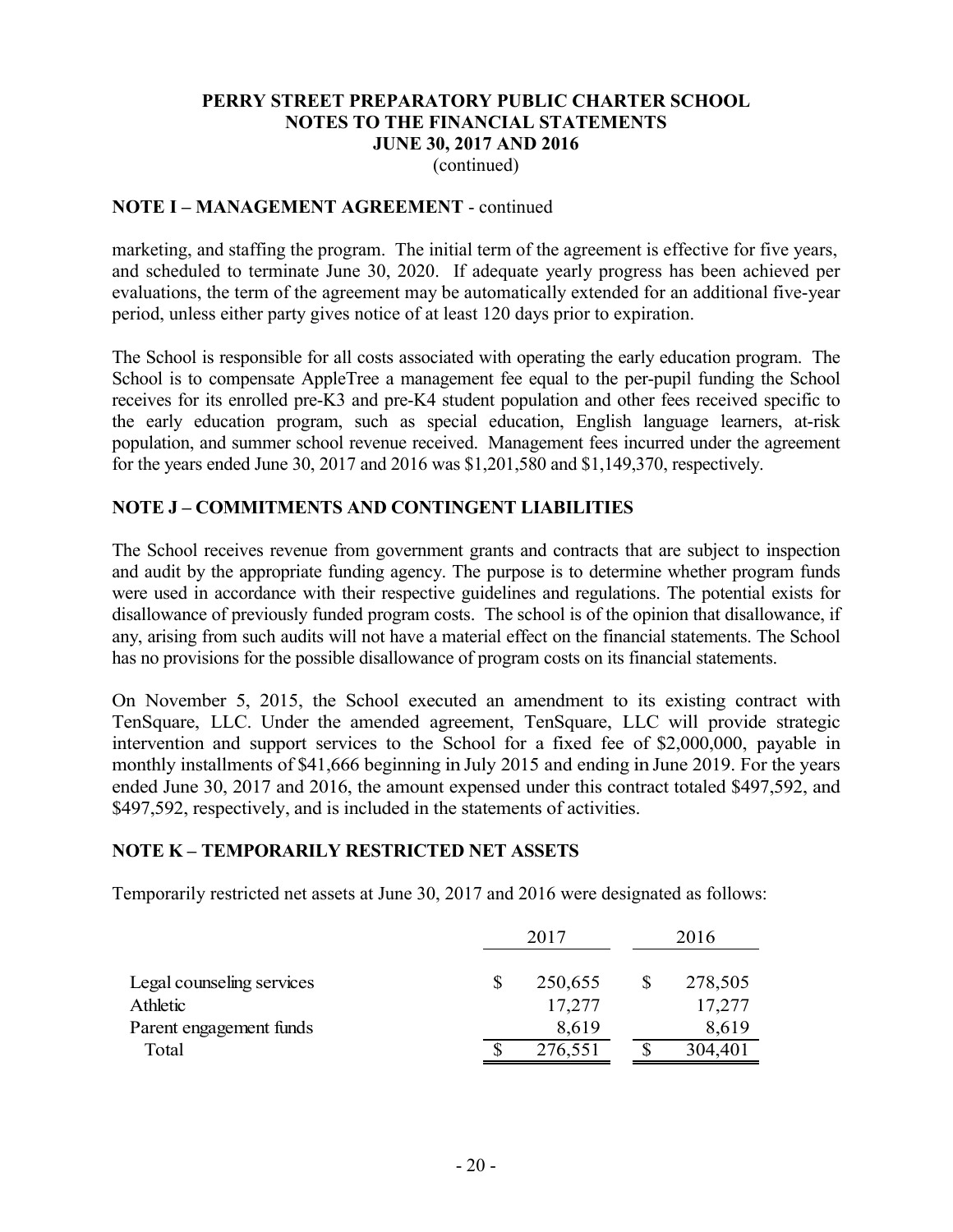(continued)

## **NOTE L – CONCENTRATION OF RISK**

The School is supported primarily by local and federal appropriations and grants. For the years ended June 30, 2017 and 2016, 82% and 81%, respectively, of the total revenue was provided by one local government agency. Reduction of this source of support would have a significant impact on the School's programs and activities. Geographical area of clients served is predominantly Ward 5 of the District of Columbia.

As of June 30, 2017 and 2016, the School had cash that exceeded federally insured limits by approximately \$1,320,000 and \$1,200,000, respectively. Management has evaluated the financial institutions and does not believe it is exposed to any significant credit risk.

## **NOTE M – PENSION PLAN**

The School participates in the Teachers Insurance and Annuity Association-College Retirement Equities Fund ("TIAA-CREF") and the Supplemental Retirement Annuities ("SRA") plans. Both of these plans qualify as defined contribution retirement plans under Section 403(b) of the Internal Revenue Code ("IRC") and allow eligible employees to participate inthese plans.

Employees participating in the TIAA-CREF plan may elect to contribute up to a maximum of 5% of their gross salary. The School provides a dollar-for-dollar match up to the 5% limit. Employees participating in the SRA plan may elect to contribute up to a maximum of 11% of their gross salary (which includes any of the employee's TIAA-CREF contributions). There is no matching contribution associated with this plan.

For the years ended June 30, 2017 and 2016, pension expense totaled \$34,116 and \$36,781, respectively.

## **NOTE N – SUBSEQUENT EVENTS**

In preparing these financial statements, the School's management has evaluated events and transactions for potential recognition or disclosure through October 31, 2017, the date the financial statements were available to be issued. There were no additional events or transactions that were discovered during the evaluation that required further recognition and disclosure.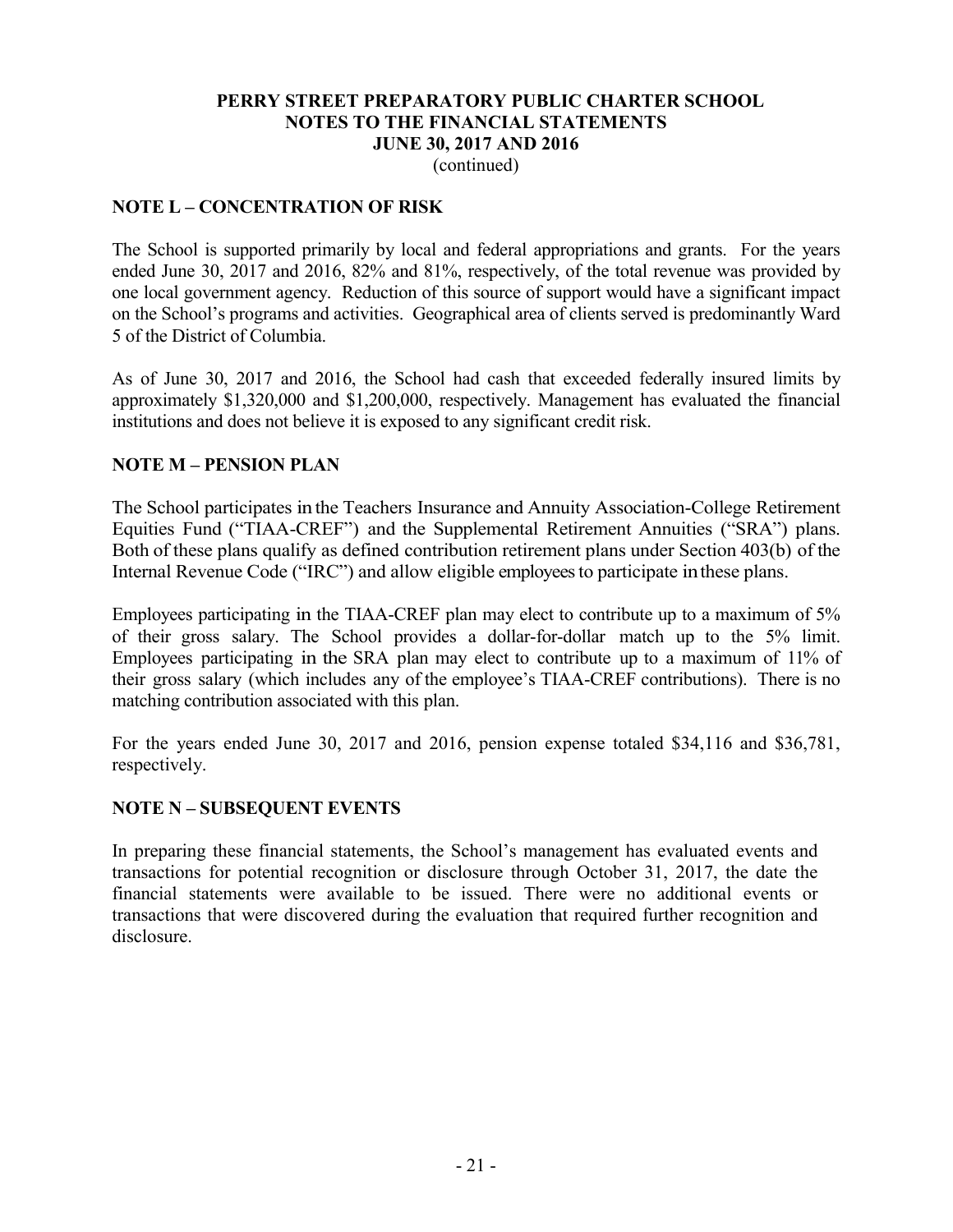

1730 Rhode Island Avenue, NW Suite 800 Washington, DC 20036 (202) 296-3306 Fax: (202) 296-0059

## **Independent Auditor's Report on Internal Control over Financial Reporting and on Compliance and Other Matters Based on an Audit of Financial Statements Performed In Accordance With** *Government Auditing Standards*

The Board of Trustees Perry Street Preparatory Public Charter School Washington, DC

We have audited, in accordance with the auditing standards generally accepted in the United States of America and the standards applicable to financial audits contained in the *Government Auditing Standards* issued by the Comptroller General of the United States, the financial statements of Perry Street Preparatory Public Charter School, (a nonprofit organization), (the "School"), which comprise the statement of financial position as of June 30, 2017, and the related statements of activities, functional expenses, and cash flows, for the year then ended, and the related notes to the financial statements, and have issued our report thereon dated October 31, 2017.

## **Internal Control over Financial Reporting**

In planning and performing our audit of the financial statements, we considered the School's internal control over financial reporting (internal control) to determine the audit procedures that are appropriate in the circumstances for the purpose of expressing our opinion on the financial statements, but not for the purpose of expressing an opinion on the effectiveness of the School's internal control. Accordingly, we do not express an opinion on the effectiveness of the School's internal control.

A *deficiency in internal control* exists when the design or operation of a control does not allow management or employees, in the normal course of performing their assigned functions, to prevent, or detect and correct, misstatements on a timely basis. A *material weakness* is a deficiency, or a combination of deficiencies, in internal control, such that there is a reasonable possibility that a material misstatement of the entity's financial statements will not be prevented, or detected and corrected on a timely basis. A *significant deficiency* is a deficiency, or a combination of deficiencies, in internal control that is less severe than a material weakness, yet important enough to merit attention by those charged with governance.

Our consideration of internal control was for the limited purpose described in the first paragraph of this section and was not designed to identify all deficiencies in internal control that might be material weaknesses or significant deficiencies. Given these limitations, during our audit we did not identify any deficiencies in internal control that we consider to be material weaknesses. However, material weaknesses may exist that have not been identified.